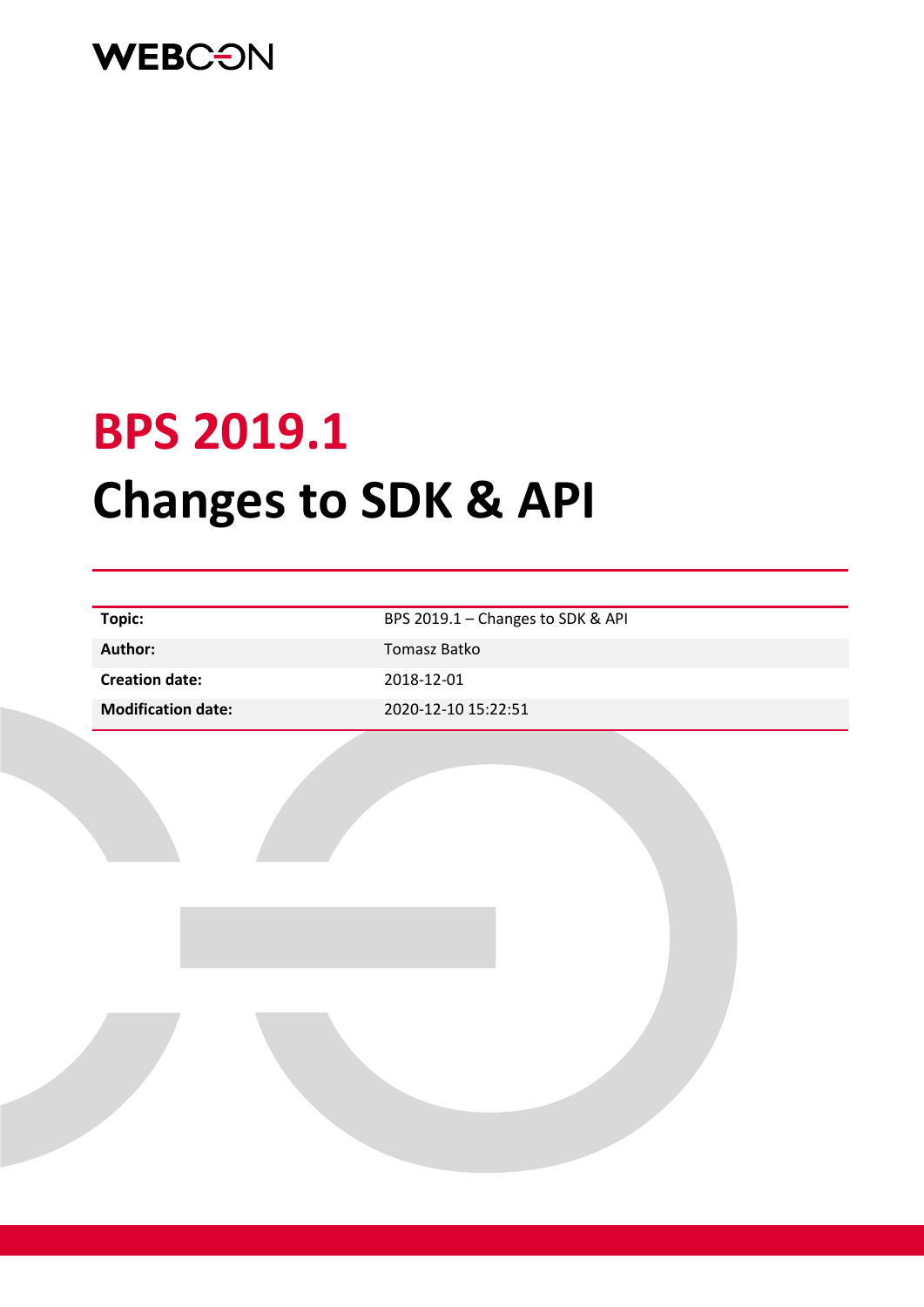### **WEBCON**

| 2.1.                 |                                                                                        |  |
|----------------------|----------------------------------------------------------------------------------------|--|
| 2.2.<br>2.2.1.       |                                                                                        |  |
| 2.2.2.               |                                                                                        |  |
|                      |                                                                                        |  |
| 2.2.3.               |                                                                                        |  |
| 2.3.                 |                                                                                        |  |
| 2.4.                 |                                                                                        |  |
| 2.5.                 |                                                                                        |  |
| 2.6.<br>2.6.1.       |                                                                                        |  |
|                      |                                                                                        |  |
| 2.6.2.               |                                                                                        |  |
| 2.6.3.               |                                                                                        |  |
| 2.6.4.               |                                                                                        |  |
| 2.6.5.               |                                                                                        |  |
| 2.6.6.               |                                                                                        |  |
| 2.6.7.               |                                                                                        |  |
| 2.6.8.               |                                                                                        |  |
| 2.6.9.               |                                                                                        |  |
| 2.7.<br>2.8.<br>2.9. |                                                                                        |  |
| 2.10.1.              | Change of behavior in methods: SetFieldValue and SetValue for int type fields 21       |  |
| 2.10.2.              | Change of behavior in attribute: ConfigEditableText for fields that aren't nullable 21 |  |
|                      |                                                                                        |  |
|                      |                                                                                        |  |

WEBCON Sp. z o.o.

ul. Skotnicka 252a, 30-394 Kraków tel: +48 12 443 13 90, fax: +48 12 443 13 75

Sąd Rejonowy dla Krakowa Śródmieścia XI Wydział Gospodarczy Krajowego Rejestru Sądowego Wysokość kapitału zakładowego: 50 000 zł

NIP: 676-241-40-97 REGON: 121153997 KRS: 0000349649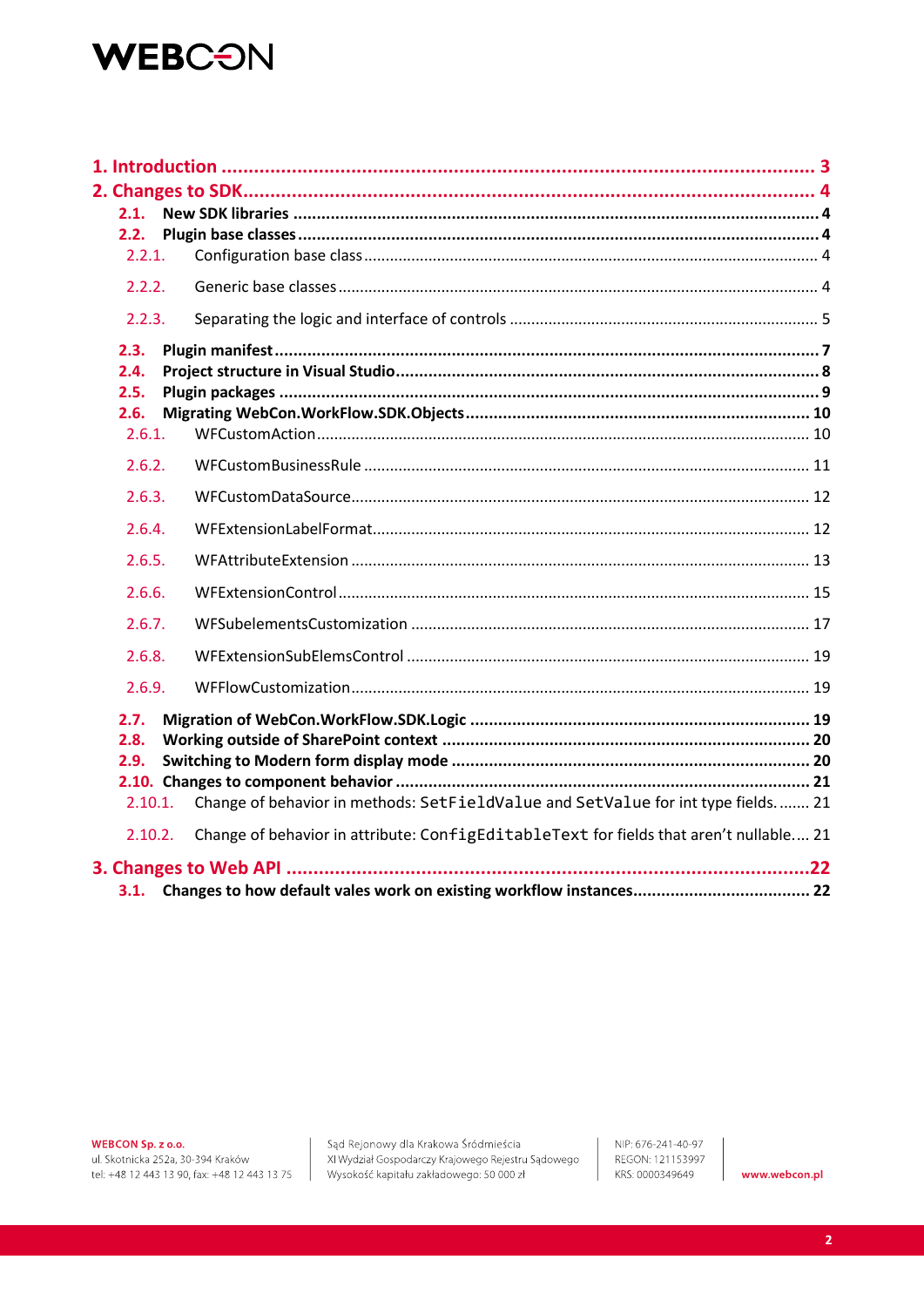

### 1. Introduction

The following document contains a list of changes in WEBCON BPS SDK and API when compared to version 2017.1. These changes break code compatibility or change how existing code works.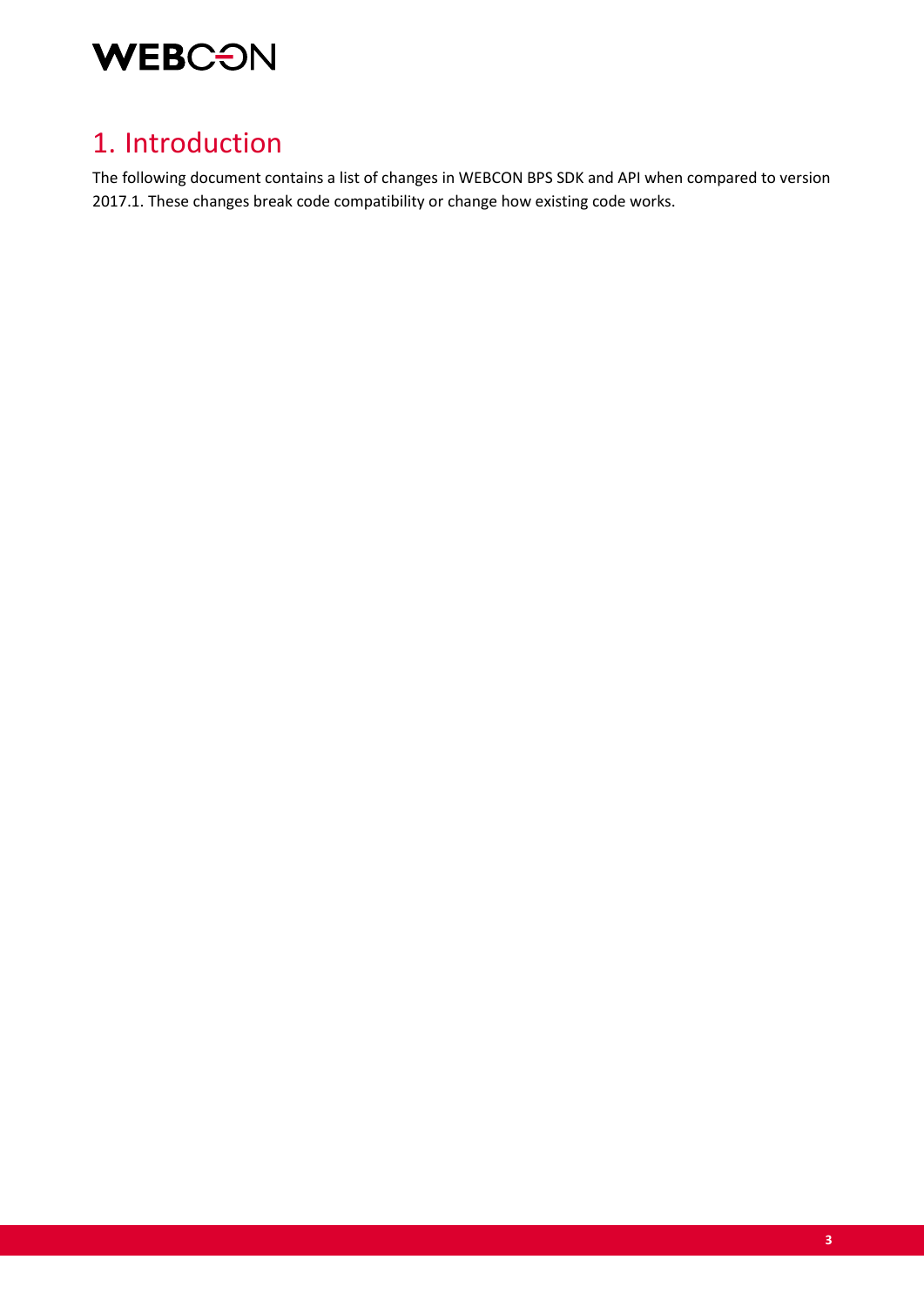# **WEBCON**

### 2. Changes to SDK

#### **2.1. New SDK libraries**

New SDK libraries were created:

**WebCon.WorkFlow.SDK.SP –** contains base classes of controls displayed in the Classic interface (SharePoint);

**WebCon.WorkFlow.SDK –** contains base classes with the logic part of plugins (executed independently from interface), and SDK tool classes (previously found under WebCon.WorkFlow.SDK.Logic)

WebCon.WorkFlow.SDK.Logic has been removed, whereas WebCon.WorkFlow.SDK.Objects should no longer be use in WEBCON BPS 2019.

#### **2.2. Plugin base classes**

In WEBCON BPS 2019, the following base classes were changed:

#### 2.2.1. Configuration base class

Configuration properties of plugins must be placed in separate classes, which inherit from a new base class: PluginConfiguration.

#### 2.2.2. Generic base classes

The base classes of individual plugin types have become generic CustomAction<TConfig>: where TConfig:PluginConfiguration

In order to implement a plugin in WEBCON BPS 2019, it is necessary to create at least two classes:

- Class containing configuration properties of plugins
- Classes containing plugin logic inheriting from a base class of the given type, and being a generic class to the configuration properties class.

You can refer to a plugin's configuration from its logic with the property: Configuration.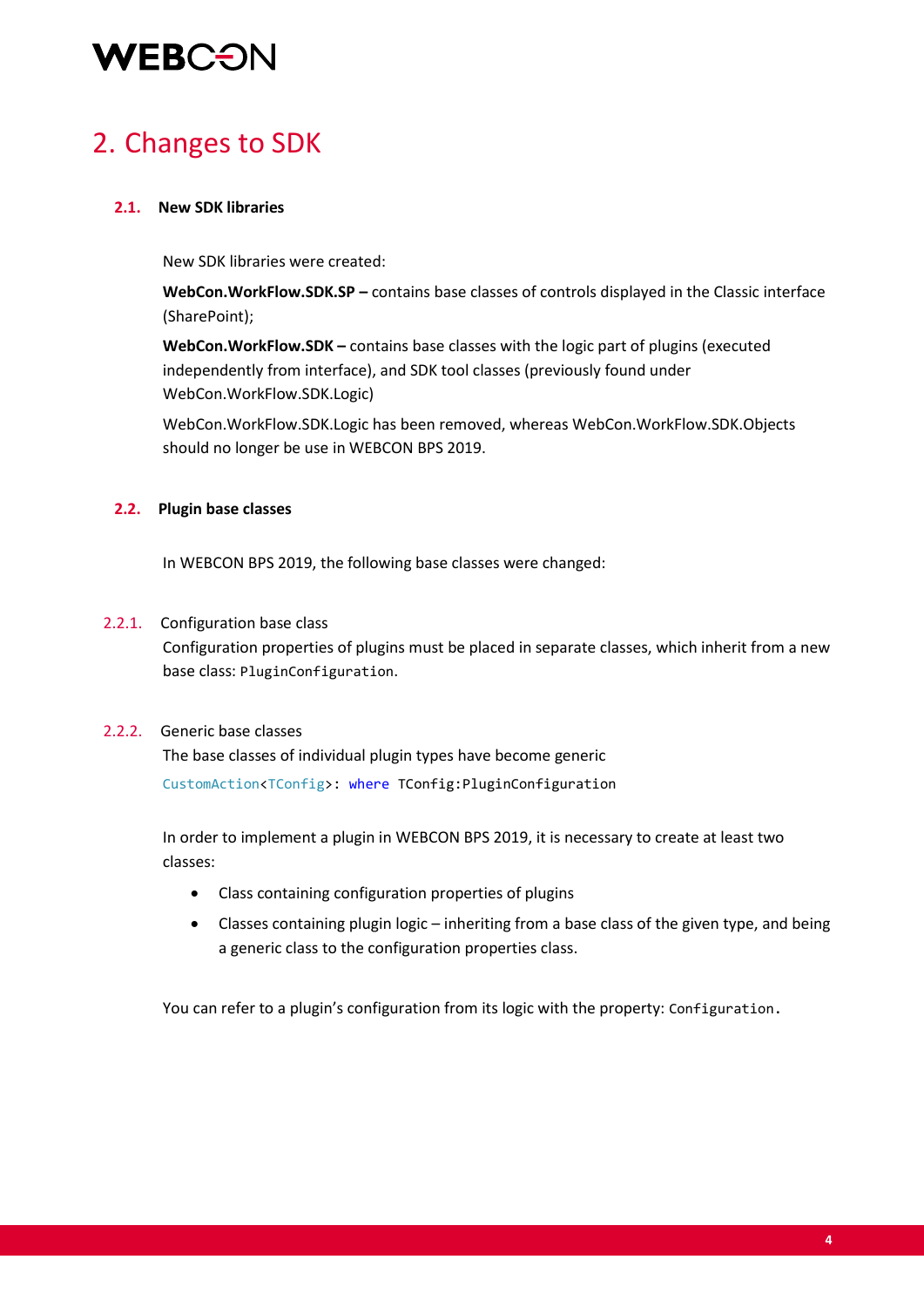### VEBC<del>E</del>)

Previously:

```
 public class MyAction : WFCustomAction
     {
         [ConfigEditableText(DisplayName = "My property")]
         public string Prop1 { get; set; }
         public override void Run(RunCustomActionParams args)
\overline{\mathcal{L}}var p = 1:
         }
     }
```
#### Currently:

```
 public class MyAction : CustomAction<MyConfig>
     {
         public override void Run(RunCustomActionParams args)
\overline{\mathcal{L}} var p = Configuration.Prop1;
         }
     }
     public class MyConfig: PluginConfiguration
     {
         [ConfigEditableText(DisplayName = "My property")]
         public string Prop1 { get; set; }
     }
```
#### 2.2.3. Separating the logic and interface of controls

Components that have their own interface: custom control and field customizations, as well as those that can modify the interface: Item list customizations, have now been split into two parts:

- Interface responsible for displaying the control in the given environment. Currently, the only interface section available is that for SharePoint environments.
- Logic responsible for the operating logic of the control: e.g. sending data to external systems. The logic can be connected to the interface, but they are activated independently, e.g. if a workflow instance is launched by a timeout action, the interface part will not be activated, but the logic will.

Both parts must use the same configuration class.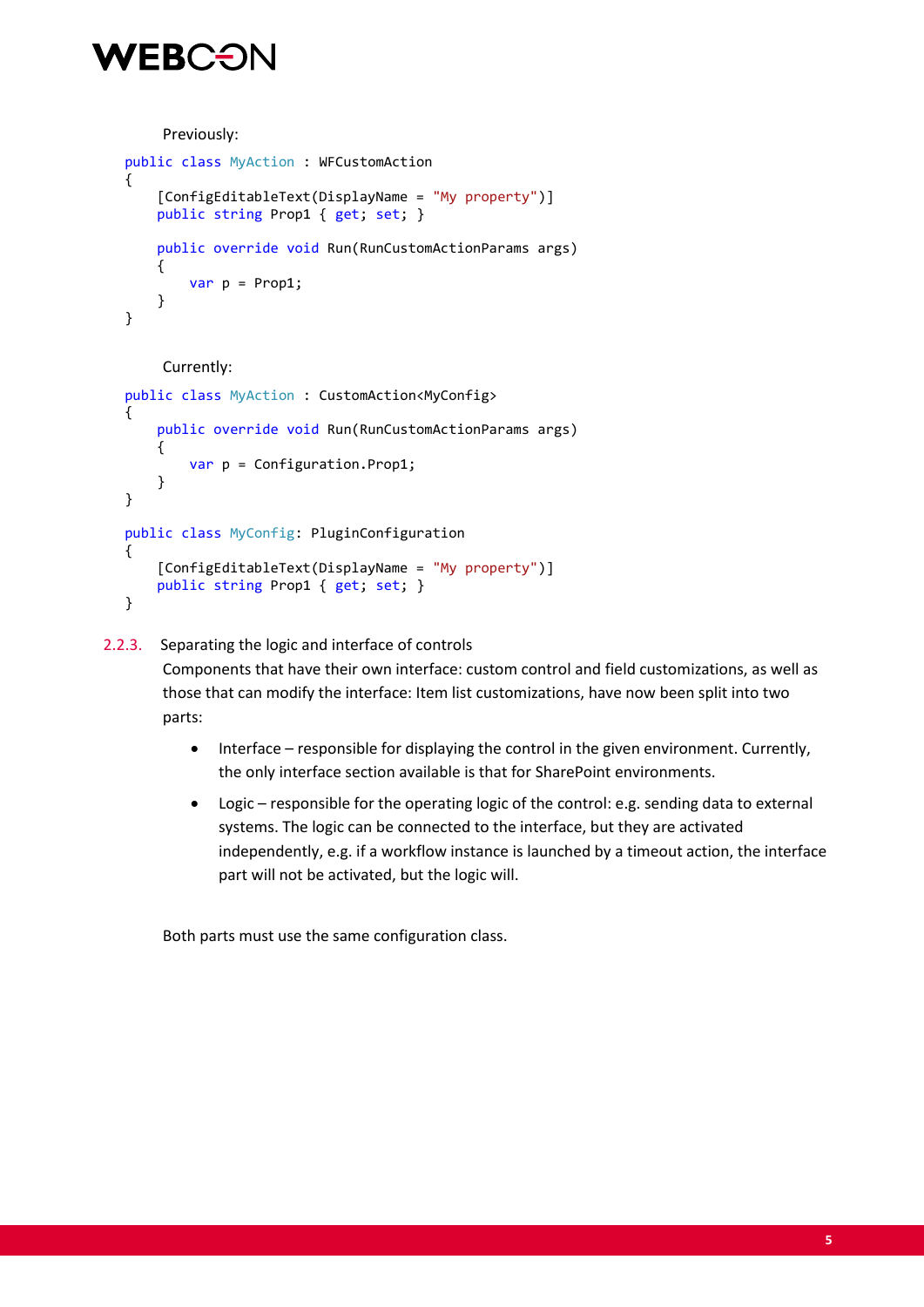## **WEBCO**

```
Previously:
    public class MyItemsListCustomization : WFSubelementsCustomization
     {
         [ConfigEditableText(DisplayName = "My property")]
         public string Prop1 { get; set; }
         public override void OnCellDisplay(CellDisplayParams args)
         {
             args.IsReadOnly = IsRowReadonly(args.SubElementsValues, args.ConfigRowIndex, 
Prop1);
         }
         public override void OnBeforeElementSave(BeforeSaveParams args)
         {
             SendToCrm(args.SubElementsValues);
         }
     }
Currently:
     public class MyConfig : PluginConfiguration
     {
         [ConfigEditableText(DisplayName = "My property")]
         public string Prop1 { get; set; }
     }
     public class MyItemsListCustomization : 
WebCon.WorkFlow.SDK.ItemListPlugins.ItemsListExtension<MyConfig>
     {
         public override void OnBeforeElementSave(BeforeSaveParams<ItemListExtensionContext> 
args)
         {
             SendToCrm(args.Context.CurrentItemsList);
 }
     }
     public class MyItemsListCustomizationSP : 
WebCon.WorkFlow.SDK.SP.ItemListPlugins.ItemListExtensionSP<MyConfig>
     {
         public override void OnCellDisplay(CellDisplayParams args)
         {
             args.IsEditable = !IsRowReadonly(args.Context.CurentItemRow, 
Configuration.Prop1);
         }
```
}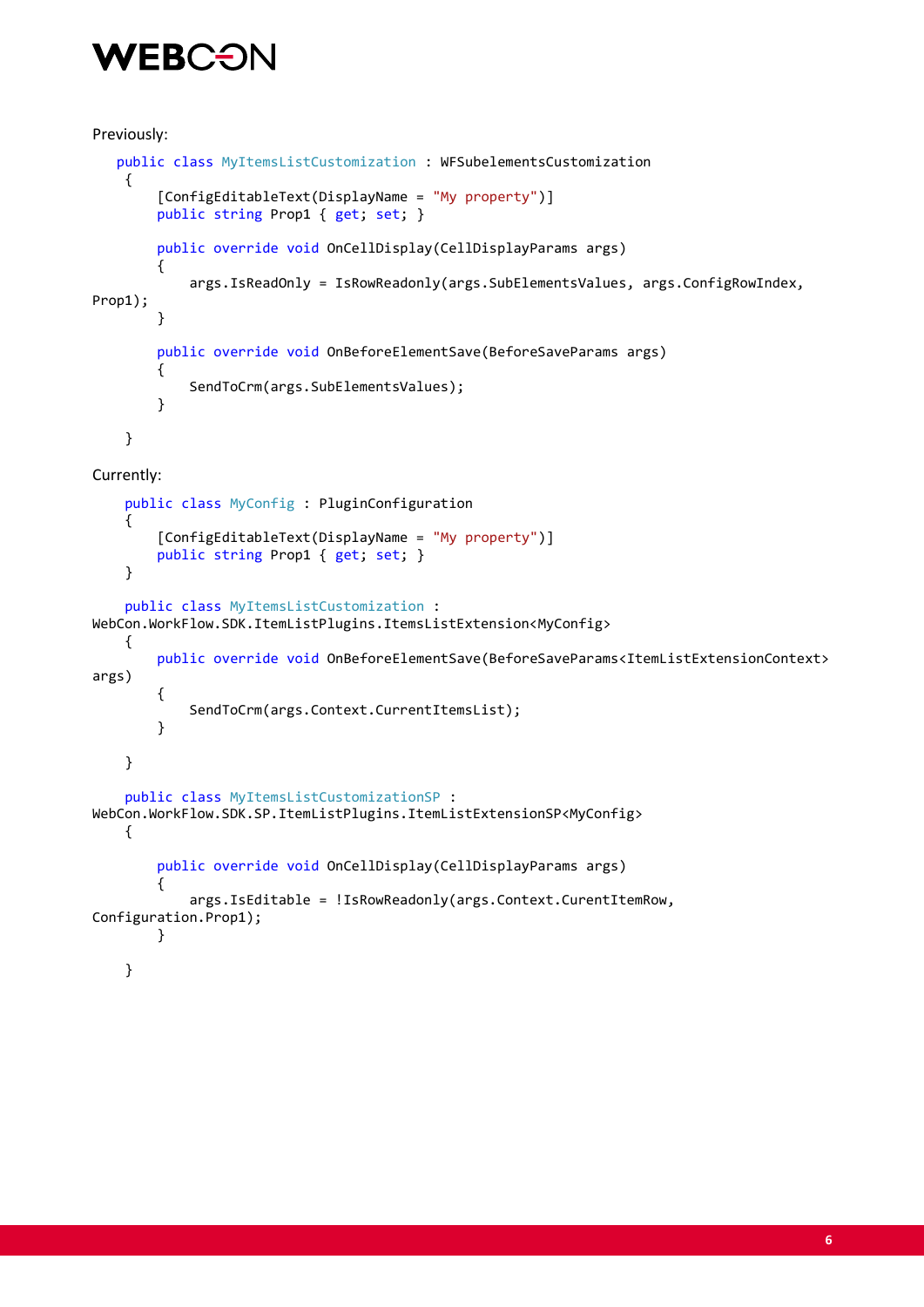

#### **2.3. Plugin manifest**

The plugin name and description have been removed from the base class. Starting with version 2019, the names and descriptions are to be provided in the plugin manifest file. The plugin manifest is a JSON file that lists the plugins available in a project, as well as defining the connection between interface and logic parts of each control.

Sample manifest:

```
\lbrack {
     "Type": "CustomAction",
     "Name": "New Action",
     "Description": "",
 "Assembly": "Webcon.BPSExt.NewSDK",
 "Class": "Webcon.BPSExt.NewSDK.NewAction"
  },
   {
     "Type": "CustomDataSource",
     "Name": "My data source",
     "Description": "",
     "Assembly": "Webcon.BPSExt.NewSDK",
     "Class": "Webcon.BPSExt.NewSDK.TestDataSource"
  },
  {
     "Type": "FormFieldExtension",
     "Name": "Test FormFieldExt",
     "Description": "",
     "Assembly": "Webcon.BPSExt.NewSDK",
     "Class": "Webcon.BPSExt.NewSDK.Layouts.AttExtLogic",
     "SPUrl": "/_layouts/15/WebCon/attributeExtensions/AttributeExtension1.ascx"
 },
\{ "Type": "CustomFormField",
     "Name": "Test custom ctrl",
     "Description": "",
     "Assembly": "Webcon.BPSExt.NewSDK",
     "Class": "Webcon.BPSExt.NewSDK.Layouts.CustomControlLogic",
     "SPUrl": "/_layouts/15/WebCon/CustomControls/CustomControCustomActionl1.ascx"
  },
   {
     "Type": "ItemListExtension",
     "Name": "Items list Logic",
     "Description": "",
     "Assembly": "Webcon.BPSExt.NewSDK",
     "Class": "Webcon.BPSExt.NewSDK.ItemsListCustomizations.SampleLogic",
     "SPAssembly": "Webcon.BPSExt.NewSDK.SP",
     "SPClass": "Webcon.BPSExt.NewSDK.SP.ItemsListCustomizations.Sample"
  }
]
```
WEBCON Sp. z o.o.

ul. Skotnicka 252a, 30-394 Kraków tel: +48 12 443 13 90, fax: +48 12 443 13 75

Sąd Rejonowy dla Krakowa Śródmieścia XI Wydział Gospodarczy Krajowego Rejestru Sądowego Wysokość kapitału zakładowego: 50 000 zł

NIP: 676-241-40-97 REGON: 121153997 KRS: 0000349649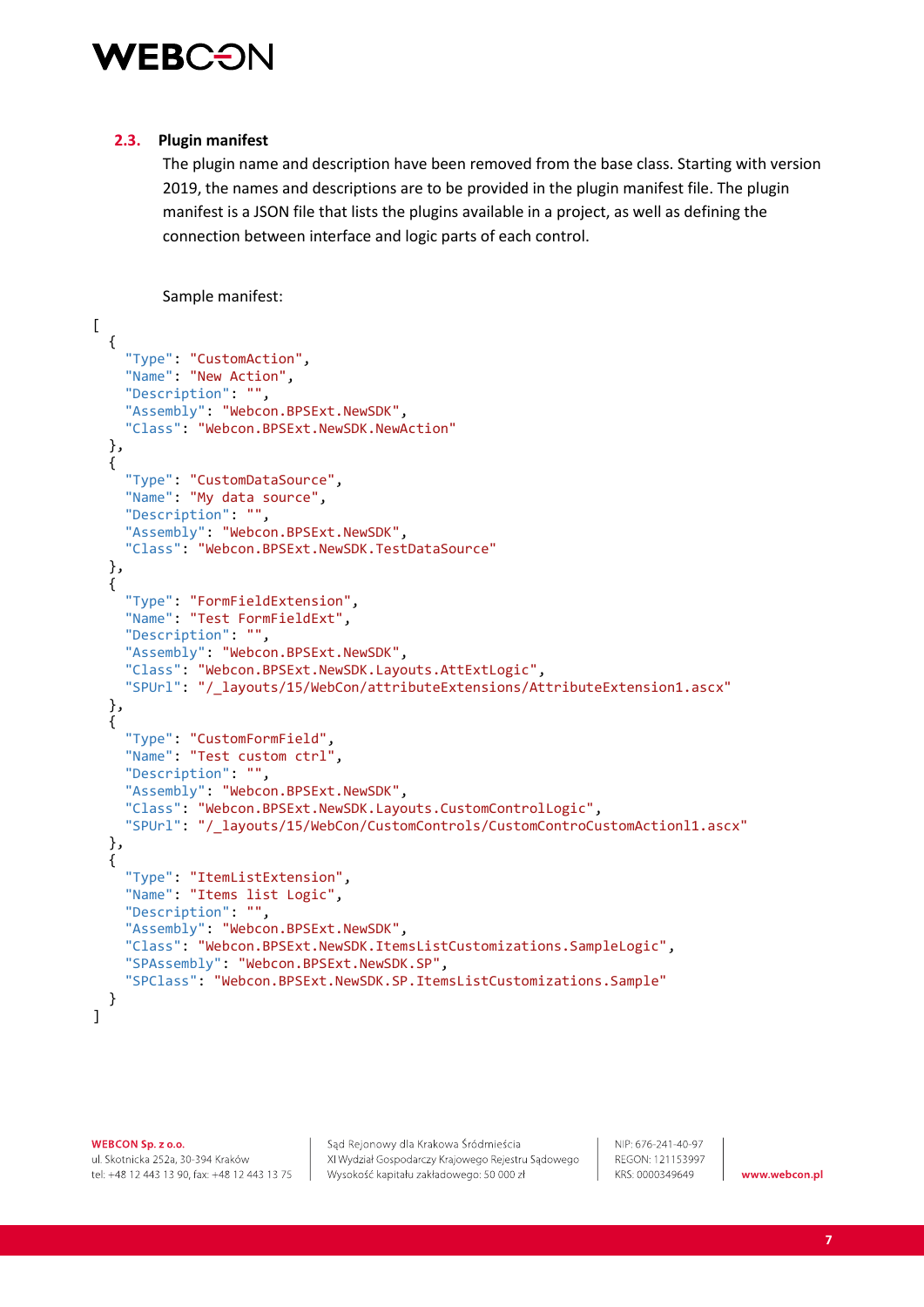

Available parameters:

| Type           | Plugin type. Possible values: CustomAction,     |
|----------------|-------------------------------------------------|
|                | CustomBusinessRule, CustomDataSource,           |
|                | CustomFormField, FormFieldExtension,            |
|                | ItemListExtension, CustomLabelPrint             |
| Name           | Plugin name                                     |
| Description    | Plugin description                              |
| Assembly       | Name of library containing plugin (or its logic |
|                | part)                                           |
| Class          | Full name of plugin class (plugin logic part)   |
| SPAssembly     | Name of library with the interface (SharePoint) |
|                | part of the plugin. Used only for               |
|                | <b>ItemListExtension</b>                        |
| <b>SPClass</b> | Full name of the class with the interface       |
|                | (SharePoint) part of the plugin. Used only for  |
|                | <b>ItemListExtension</b>                        |
| SPUrl          | SharePoint control address, in the following    |
|                | format: "/_layouts/15". Used for                |
|                | CustomFormField and FormFieldExtension          |

#### **2.4. Project structure in Visual Studio**

When migrating to version 2019, it is necessary to distinguish two projects:

• Project with logic parts – class library type

Should contain plugins without an interface (e.g. actions, data sources), and the logic parts of controls

• Project w interface parts ( 'SharePoint – BPS Extensions' or 'SharePoint – Project' type)

Should contain all controls (ASCX and their base classes), and resources used by controls (JS and CSS files)

One of the projects should also contain a JSON file with the plugin manifest.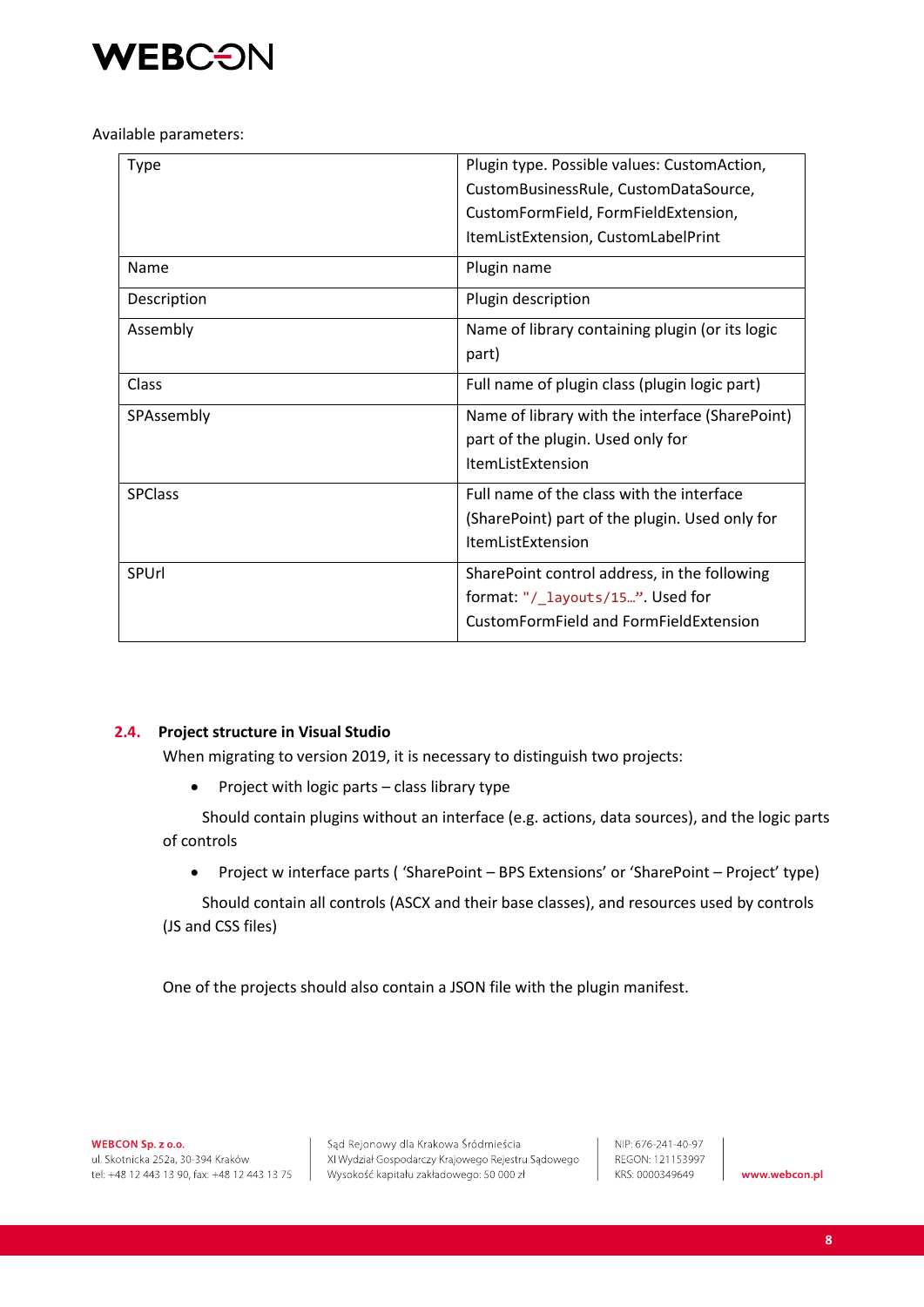

#### **2.5. Plugin packages**

Version 2019 introduces the plugin package mechanism. The package is a ZIP file containing all non-system DLL that are mandatory for the plugin logic to work, and the manifest file describing the plugins (one JSON file, its name is irrelevant).

Before registering new plugin in Designer Studio, first create and save a plugin package.

Plugin packages are registered in the 'Plugins' section of Designer Studio, the same place where regular plugins are registered.

Once a plugin package is registered and saved, you can register and select a plugin that belongs to this package.

The plugin package mechanism requires that library files be versioned – it is not possible to register two packages with DLLs of the exact same full assembly name, but different contents. Different contents means that the library version must also be different.

Plugin packages are now also included in the Import-Export mechanism in Designer Studio.

Plugins that are ASCX controls (CustomFormField and FormFieldExtension) must be made up of two parts:

- WSP containing the interface part of the plugin
- Package with the plugin DLL and its manifest (if a DLL of the logic part of the plugin exists)

WSP is not included in the Import-Export mechanism, it must be deployed on SharePoint separately.

After migrating your database to version 2019, plugin packages will be created automatically (without content). The plugins themselves must be migrated manually:

- Migrate the plugins to the new SDK version
- Prepare a manifest describing your plugins
- Create a ZIP file containing libraries and a JSON manifest
- Upload the new content to the empty packages created during the migration

WEBCON Sp. z o.o.

ul. Skotnicka 252a, 30-394 Kraków tel: +48 12 443 13 90, fax: +48 12 443 13 75

Sąd Rejonowy dla Krakowa Śródmieścia XI Wydział Gospodarczy Krajowego Rejestru Sądowego Wysokość kapitału zakładowego: 50 000 zł

NIP: 676-241-40-97 REGON: 121153997 KRS: 0000349649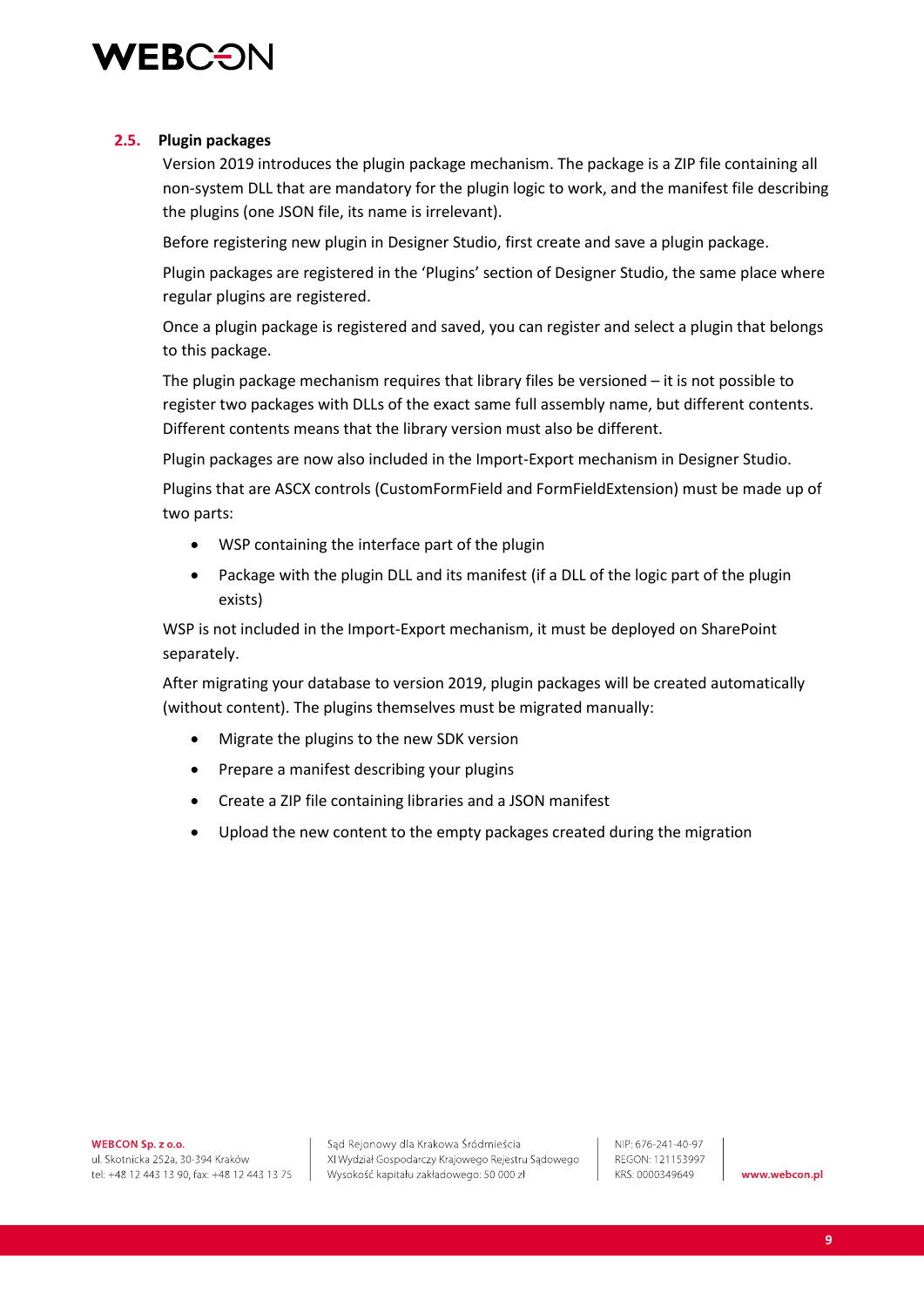

#### **2.6. Migrating WebCon.WorkFlow.SDK.Objects**

Below is a list of plugin types available in WebCon.WorkFlow.SDK.Objects and their corresponding updates in version 2019.

#### 2.6.1. WFCustomAction

New base class for custom actions is CustomAction<TConfig>. In version 2019, the cyclical action invocation (without workflow instance context) has been separated from actions that are invoked in the context of a workflow instance (timeout, on path transition, menu button).

To create an action that is activated without the context of a workflow instance, overwrite method:

RunWithoutDocumentContext(RunCustomActionWithoutContextParams args)

If an action is intended to be available as a cyclical action (without instance context) and also as a Menu button, invoke method RunWithoutDocumentContext from the Run method.

```
 public override void Run(RunCustomActionParams args)
         {
             RunWithoutDocumentContext(new
RunCustomActionWithoutContextParams(args));
         }
         public override void
RunWithoutDocumentContext(RunCustomActionWithoutContextParams args)
         {
             HandleActionWithoutDocumentContext(args);
        }
```
Below is a list of custom action properties in version 2017, and their corresponding properties in version 2019:

| <b>Version 2017</b>                        | <b>Version 2019</b>              |
|--------------------------------------------|----------------------------------|
| <b>WFCustomAction</b>                      | CustomAction <tconfig></tconfig> |
| WFCustomAction.WorkFlowObject.SelectedPath | Available in the Run method as   |
| WFCustomAction.WorkFlowObject.StartPath    | args.TransitionInfo              |
| WFCustomAction.WorkFlowObject.StartStep    |                                  |
| WFCustomAction.WorkFlowObject.PreviousStep |                                  |
| WFCustomAction.WorkFlowObject.CurrentStep  |                                  |
| WFCustomAction.WorkFlowObject.NextStep     |                                  |
|                                            |                                  |

WEBCON Sp. z o.o. ul. Skotnicka 252a, 30-394 Kraków tel: +48 12 443 13 90, fax: +48 12 443 13 75

Sąd Rejonowy dla Krakowa Śródmieścia XI Wydział Gospodarczy Krajowego Rejestru Sądowego Wysokość kapitału zakładowego: 50 000 zł

NIP: 676-241-40-97 REGON: 121153997 KRS: 0000349649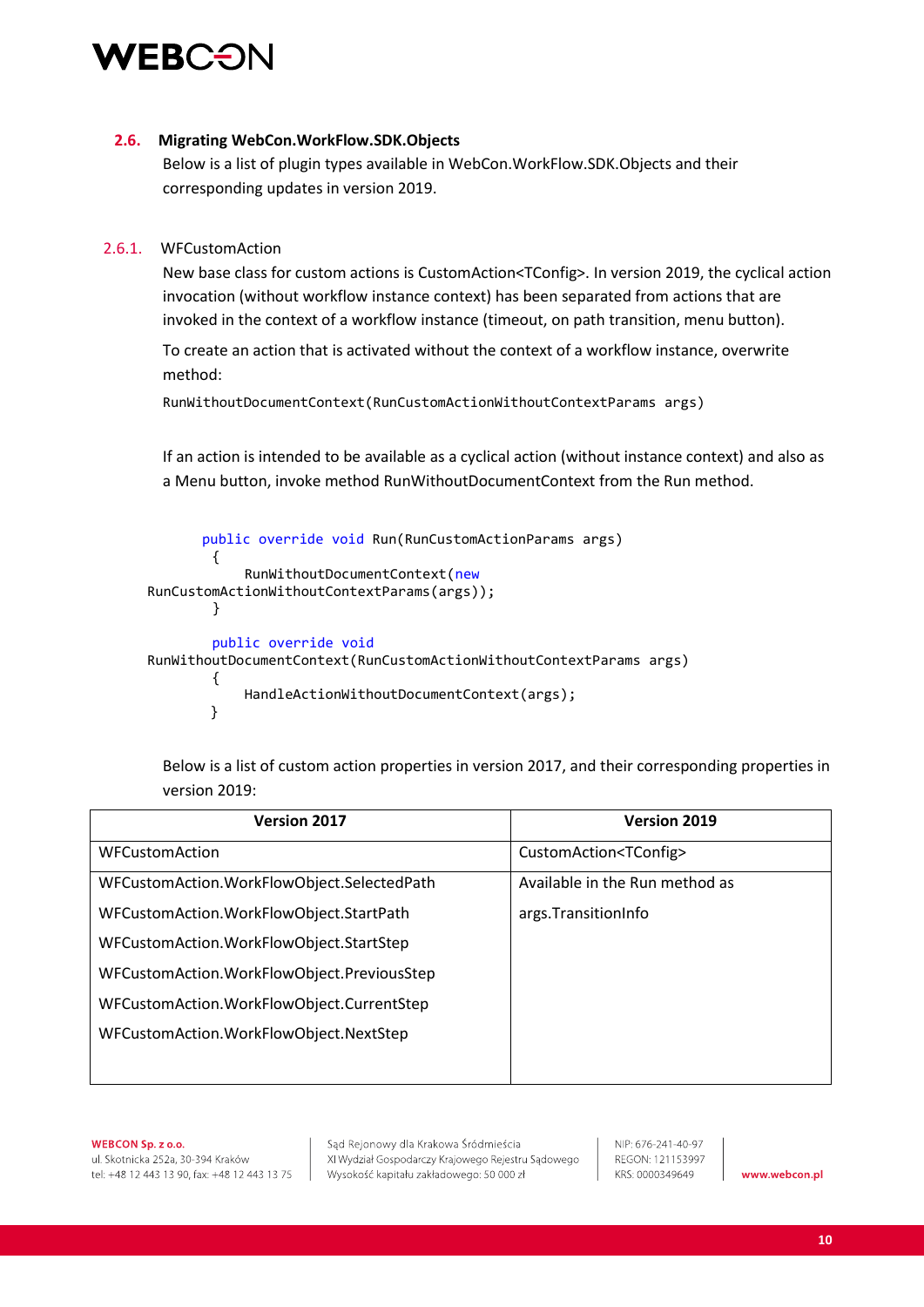

| WFCustomAction.WorkFlowObject.ElementCurrent     | Available in the Run method as          |
|--------------------------------------------------|-----------------------------------------|
|                                                  | args.Context.CurrentDocument            |
|                                                  |                                         |
| WFCustomAction.WorkFlowObject.WorkFlowDefinition | Available in the Run method as          |
| WFCustomAction.WorkFlowObject.WorkFlow           | args.Context or                         |
| WFCustomAction.WorkFlowObject.IsElementNew       | args.Context.CurrentDocument            |
| WFCustomAction.WorkFlowObject.ModifiedBy         |                                         |
| WFCustomAction.WorkFlowObject. IsInAdminMode     |                                         |
|                                                  |                                         |
| WFCustomAction.WorkFlowObject.AssignedPersons    | Available in the Run method as          |
| WFCustomAction.WorkFlowObject.AssignedPersonsDW  | args.TransitionInfo.TasksToAdd          |
| WFCustomAction.SelectedPath                      | Available in the Run method as          |
|                                                  | args. TransitionInfo. CurrentPathID     |
| SelectedAction                                   | Available in the Run method as          |
|                                                  | args.Context.CurrentActionID            |
| NextStepId                                       | Available in the Run method as          |
|                                                  | args. TransitionInfo. NextStepID        |
| ElementCurrent                                   | Available in the Run method as          |
|                                                  | args.Context.CurrentDocument            |
| PluginName                                       | Moved to the manifest                   |
| PluginDescription                                | Moved to the manifest                   |
| GetSubelementsControl()                          | Available in the Run method as          |
|                                                  | args.Context.CurrentDocument.ItemsLists |

#### 2.6.2. WFCustomBusinessRule

New base class is: CustomBusinessRule<TConfig>

| <b>Version 2017</b>  | Version 2019                           |
|----------------------|----------------------------------------|
| WFCustomBusinessRule | CustomBusinessRule <tconfig></tconfig> |
| PluginName           | Moved to the manifest                  |
| PluginDescription    | Moved to the manifest                  |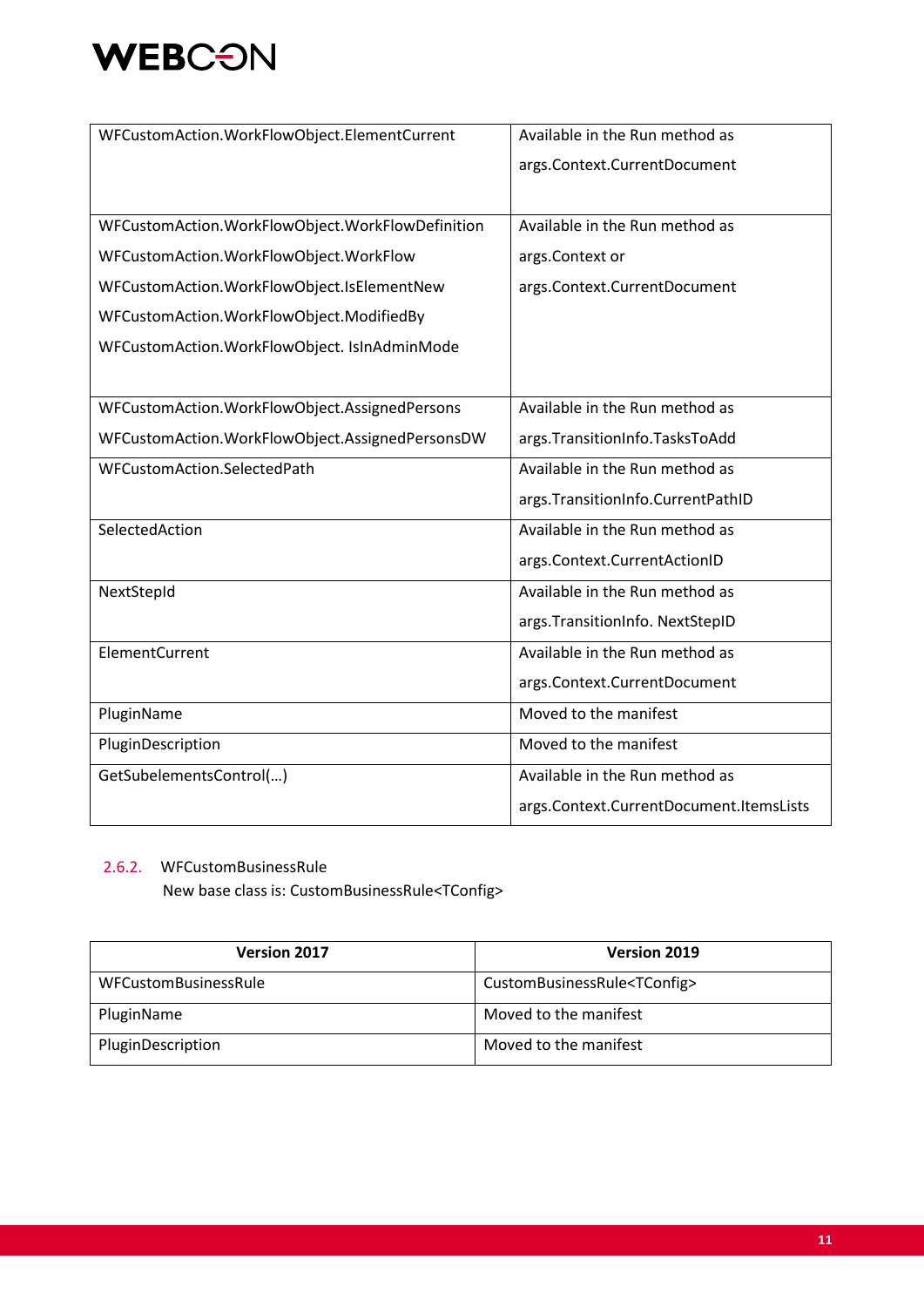

#### 2.6.3. WFCustomDataSource

New base class is: CustomDataSource<TConfig>

| <b>Version 2017</b>       | <b>Version 2019</b>                                              |
|---------------------------|------------------------------------------------------------------|
| <b>WFCustomDataSource</b> | CustomDataSource <tconfig></tconfig>                             |
| PluginName                | Moved to the manifest                                            |
| PluginDescription         | Moved to the manifest                                            |
| TestQuery()               | Virtual method with a default implementation<br>invoking GetData |
| GetColumns()              | The class name of returned elements is now:<br>DataSourceColumn  |

#### 2.6.4. WFExtensionLabelFormat

New base class is: CustomLabelPrint<TConfig>

| <b>Version 2017</b>    | <b>Version 2019</b>                         |
|------------------------|---------------------------------------------|
| WFExtensionLabelFormat | CustomLabelPrint <tconfig></tconfig>        |
| PluginName             | Moved to the manifest                       |
| PluginDescription      | Moved to the manifest                       |
| TemplateCustom         | Available in the OnGetLabelCustom method as |
|                        | parms.TemplateCustom                        |
| <b>TextQuantity</b>    | Available in the OnGetLabelCustom method as |
|                        | parms. Text Quantity                        |
| PrinterType            | Available in the OnGetLabelCustom method as |
|                        | parms.PrinterType                           |
| PrintTemplateEncoding  | Available in the OnGetLabelCustom method as |
|                        | parms.PrintTemplateEncoding                 |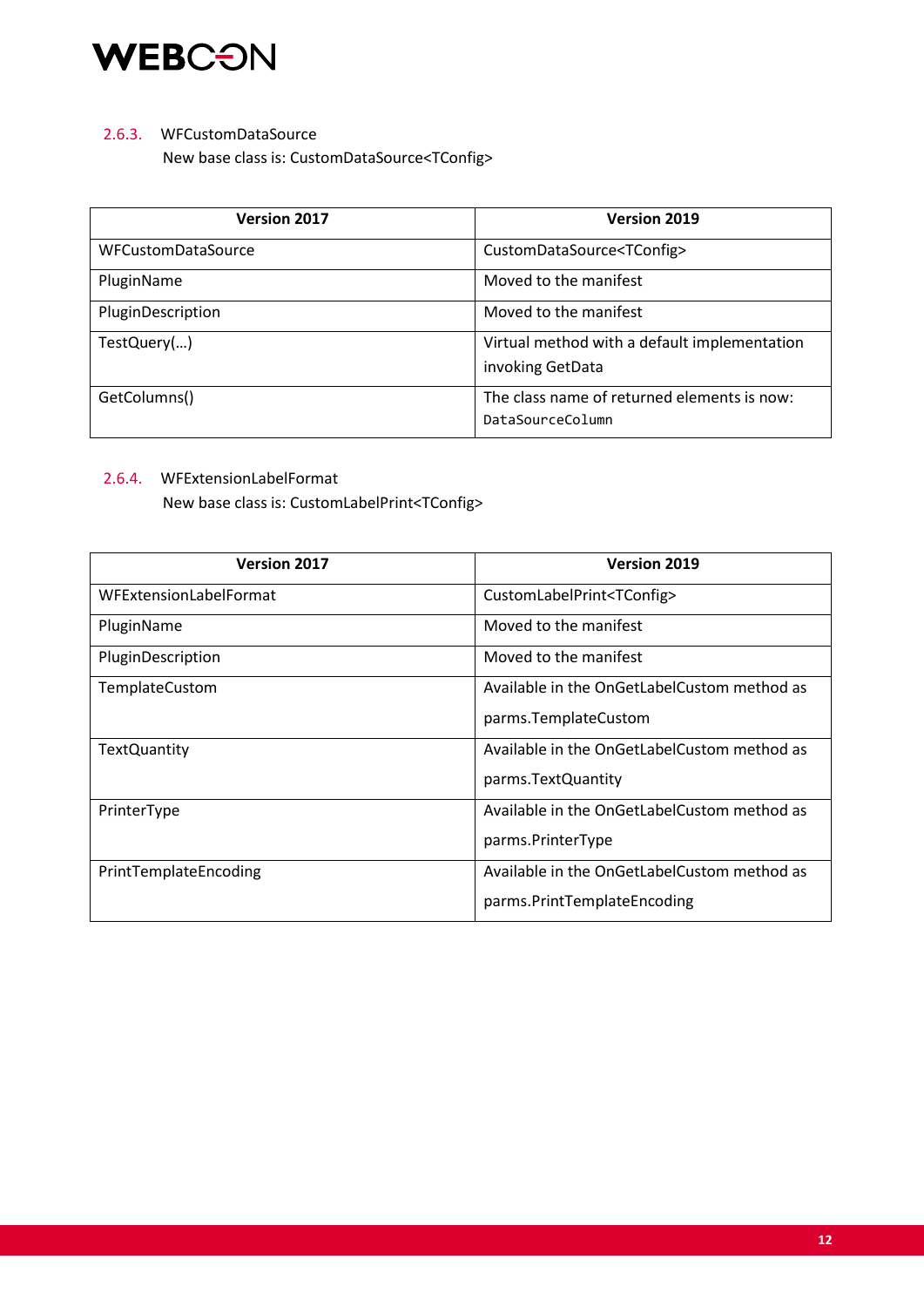

#### 2.6.5. WFAttributeExtension

The form field extension plugin in version 2019 has been divided into logic and interface parts. The base classes for these parts are accordingly:

- **Logic:** FormFieldExtension<TConfig> (from WebCon.WorkFlow.SDK)
- **Interface:** FormFieldExtensionSPControl<TConfig> (from WebCon.WorkFlow.SDK.SP)

If the value passed between the logic and interface parts is a complex value (e.g. WEBCON BPS only contains the ID of the record, and additional data is loaded from an external system), then it is possible to use base classes and provide a generic value class. These are:

FormFieldExtension<TConfig,TValue> (from WebCon.WorkFlow.SDK) FormFieldExtensionSPControl<TConfig,TValue> (from WebCon.WorkFlow.SDK.SP).

TValue is any type used to pass values.

If no type was provided, you can only use one part (logic or interface).

Classes that are components of controls are represented in the plugin package manifest.

Both plugin parts need to have a matching TConfig (if TValue also exists).

If the interface part is being used, it must be also uploaded to SharePoint (e.g. via deploy WSP).

In version 2019, in the ASCX file of a form field control, it is needed to register the WebCon.WorkFlow.SDK and WebCon.WorkFlow.SDK assemblies.

#### Previously:

<%@ Control Language="C#" AutoEventWireup="true" CodeBehind=" SimpleFormField.ascx.cs" Inherits="WebCon.BpsExt.Example.Layouts.AttributeExtensions.SimpleFormField, \$SharePoint.Project.AssemblyFullName\$"%>

<asp:TextBox runat="server" ID="testTxt1" />

#### Currently:

<%@ Control Language="C#" AutoEventWireup="true" CodeBehind=" SimpleFormField.ascx.cs" Inherits="WebCon.BpsExt.Example.Layouts.AttributeExtensions.SimpleFormField, \$SharePoint.Project.AssemblyFullName\$"%>

<%@ Assembly Name="WebCon.WorkFlow.SDK, Version=1.0.0.0, Culture=neutral, PublicKeyToken=c30f1f18c194ceba" %> <%@ Assembly Name="WebCon.WorkFlow.SDK.SP, Version=1.0.0.0, Culture=neutral, PublicKeyToken=c30f1f18c194ceba" %>

<asp:TextBox runat="server" ID="testTxt1" />

WEBCON Sp. z o.o. ul. Skotnicka 252a, 30-394 Kraków tel: +48 12 443 13 90, fax: +48 12 443 13 75

Sąd Rejonowy dla Krakowa Śródmieścia XI Wydział Gospodarczy Krajowego Rejestru Sądowego Wysokość kapitału zakładowego: 50 000 zł

NIP: 676-241-40-97 REGON: 121153997 KRS: 0000349649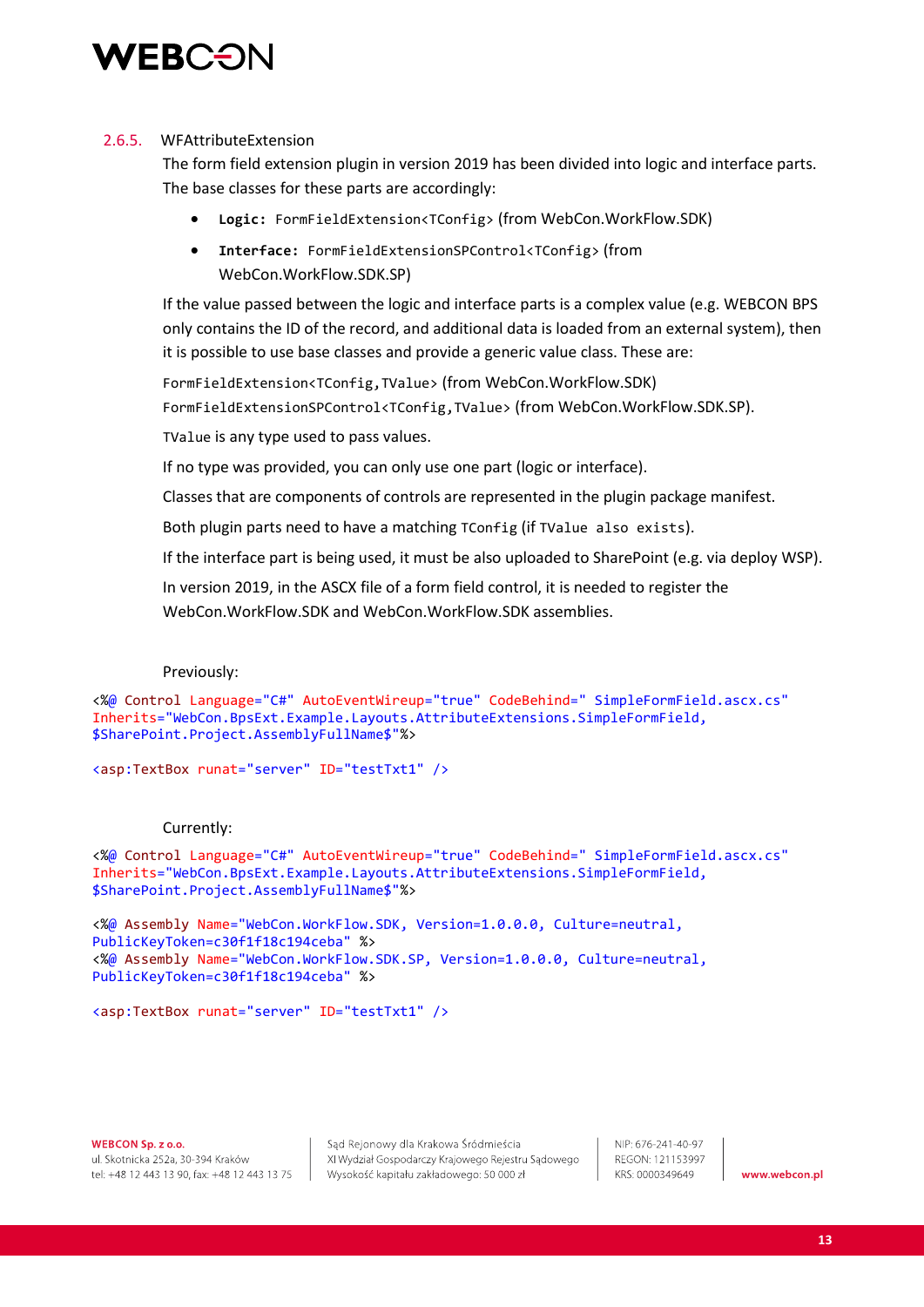

Below is a list of form field extension properties in version 2017, and their corresponding properties in version 2019:

| Version 2017                       | Version 2019                                    |
|------------------------------------|-------------------------------------------------|
| WFAttributeExtension               | FormFieldExtension <tconfig>i</tconfig>         |
|                                    | FormFieldExtensionSPControl <tconfig></tconfig> |
| PluginName                         | Moved to the manifest                           |
| PluginDescription                  | Moved to the manifest                           |
| InitializeControlOutsideWebForm()  | Method removed, behavior must be recreated      |
|                                    | in the logic part.                              |
| CheckSaveRestrictions()            | VerifySaveRestrictions()                        |
| HasEmptyValue                      | IsFieldEmpty()                                  |
| FieldName                          | In various methods as:                          |
|                                    | args.Context.CurrentFormField.DbColumnName      |
| CompanyId                          | In various methods as:                          |
|                                    | args.Context.CurentDocument.CompanyID           |
| <b>IsReadOnly</b>                  | In various methods as:                          |
|                                    | args.Context.CurrentFormField.IsEditable        |
| IsRequired                         | In various methods as:                          |
|                                    | args.Context.CurrentFormField.IsRequired        |
| ElementConfiguration.Element       | In various methods as:                          |
|                                    | args.Context.CurentDocument                     |
| ElementConfiguration. IsElementNew | In various methods as:                          |
|                                    | args.Context.IsNewDocument                      |
| ElementConfiguration.IsAdminMode   | In various methods as:                          |
|                                    | args.Context.IsAdminMode                        |
| ElementConfiguration.CurrentStep   | In various methods as:                          |
|                                    | args.Context.CurentDocument.StepID              |
| ElementConfiguration.DocumentType  | In various methods as:                          |
|                                    | args.Context.CurentDocument.DocumentTypeID      |
| SetValue()                         | Available in the interface part                 |
| GetValue()                         | Available in the interface part                 |
| SetFocus()                         | Available in the interface part. Virtual method |
|                                    | returns false by default.                       |
| GetSetValueJavascript()            | Available in the interface part                 |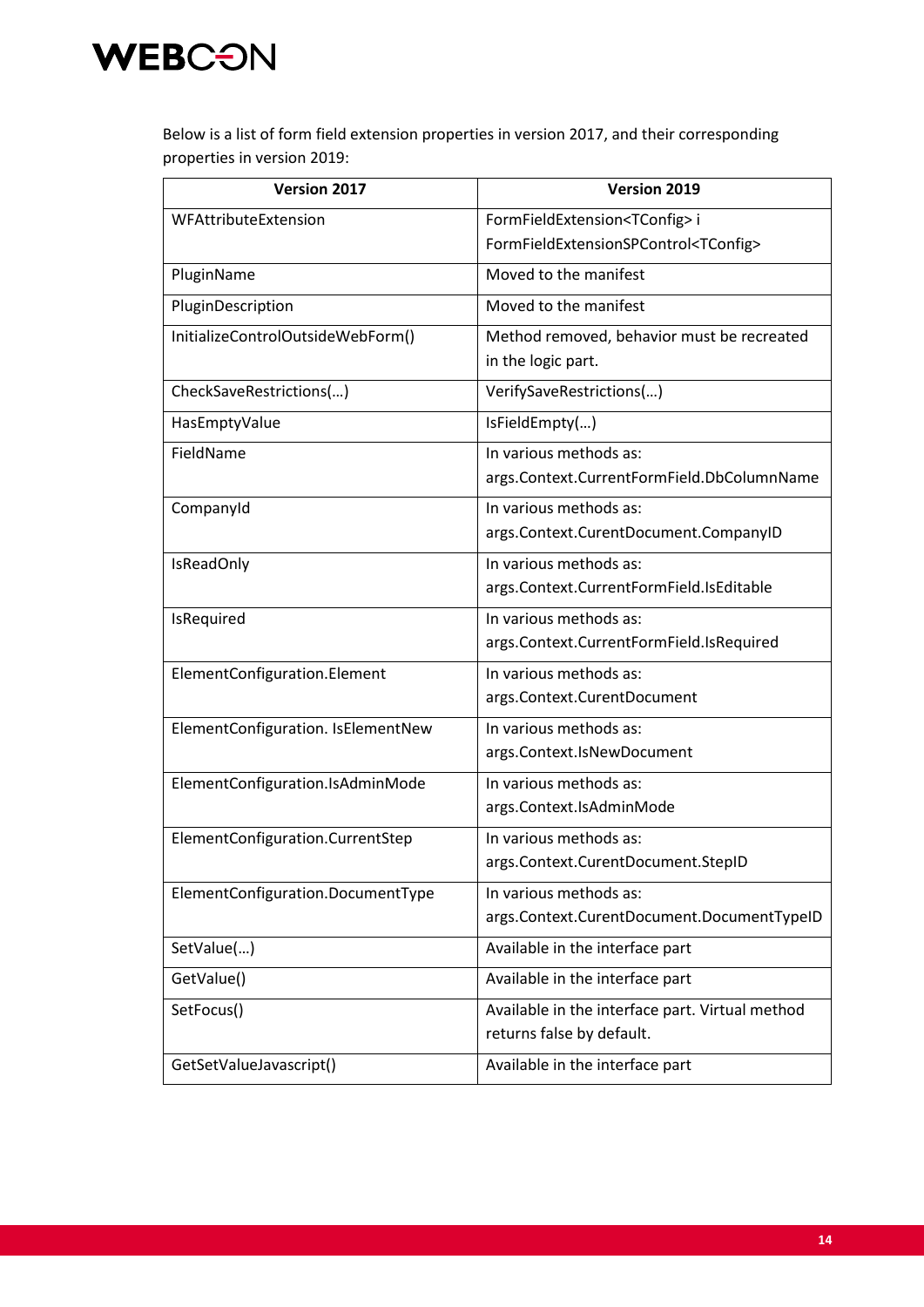

| GetGetValueJavascript()     | Available in the interface part |
|-----------------------------|---------------------------------|
| GetEnableFieldJavascript()  | Available in the interface part |
| GetDisableFieldJavascript() | Available in the interface part |

#### 2.6.6. WFExtensionControl

The Custom form field (aka. Custom control) plugin in plugin in version 2019 has been divided into logic and interface parts. The base classes for these parts are accordingly:

- **Logic:** CustomFormField<TConfig> (from WebCon.WorkFlow.SDK)
- **Interface:** CustomFormFieldSPControl<TConfig> (from WebCon.WorkFlow.SDK.SP)

If the control must pass a value between the logic and interface parts, then it is possible to use base classes and provide a generic value class. These are:

CustomFormField <TConfig,TValue> (from WebCon.WorkFlow.SDK)

CustomFormField <TConfig,TValue> (from WebCon.WorkFlow.SDK.SP)

TValue is any type used to pass values.

If no type was provided, you can skip the logic part and use only the interface part.

Classes that are components of controls are represented in the plugin package manifest.

Both plugin parts need to have a matching TConfig (if TValue also exists).

If the interface part is being used, it must be also uploaded to SharePoint (e.g. via deploy WSP).

In version 2019, in the ASCX file of a form field control, it is needed to register the WebCon.WorkFlow.SDK and WebCon.WorkFlow.SDK assemblies.

#### Previously:

<%@ Control Language="C#" AutoEventWireup="true" CodeBehind="SimpleCustomFormField.ascx.cs" Inherits="WebCon.BpsExt.Example.SP.Layouts.CustomControls.SimpleCustomFormField, \$SharePoint.Project.AssemblyFullName\$" %>

<asp:TextBox runat="server" ID="testTxt1" />

#### Currently:

<%@ Control Language="C#" AutoEventWireup="true" CodeBehind="SimpleCustomFormField.ascx.cs" Inherits="WebCon.BpsExt.Example.SP.Layouts.CustomControls.SimpleCustomFormField, \$SharePoint.Project.AssemblyFullName\$" %>

<%@ Assembly Name="WebCon.WorkFlow.SDK, Version=1.0.0.0, Culture=neutral, PublicKeyToken=c30f1f18c194ceba" %> <%@ Assembly Name="WebCon.WorkFlow.SDK.SP, Version=1.0.0.0, Culture=neutral, PublicKeyToken=c30f1f18c194ceba" %>

<asp:TextBox runat="server" ID="testTxt1" />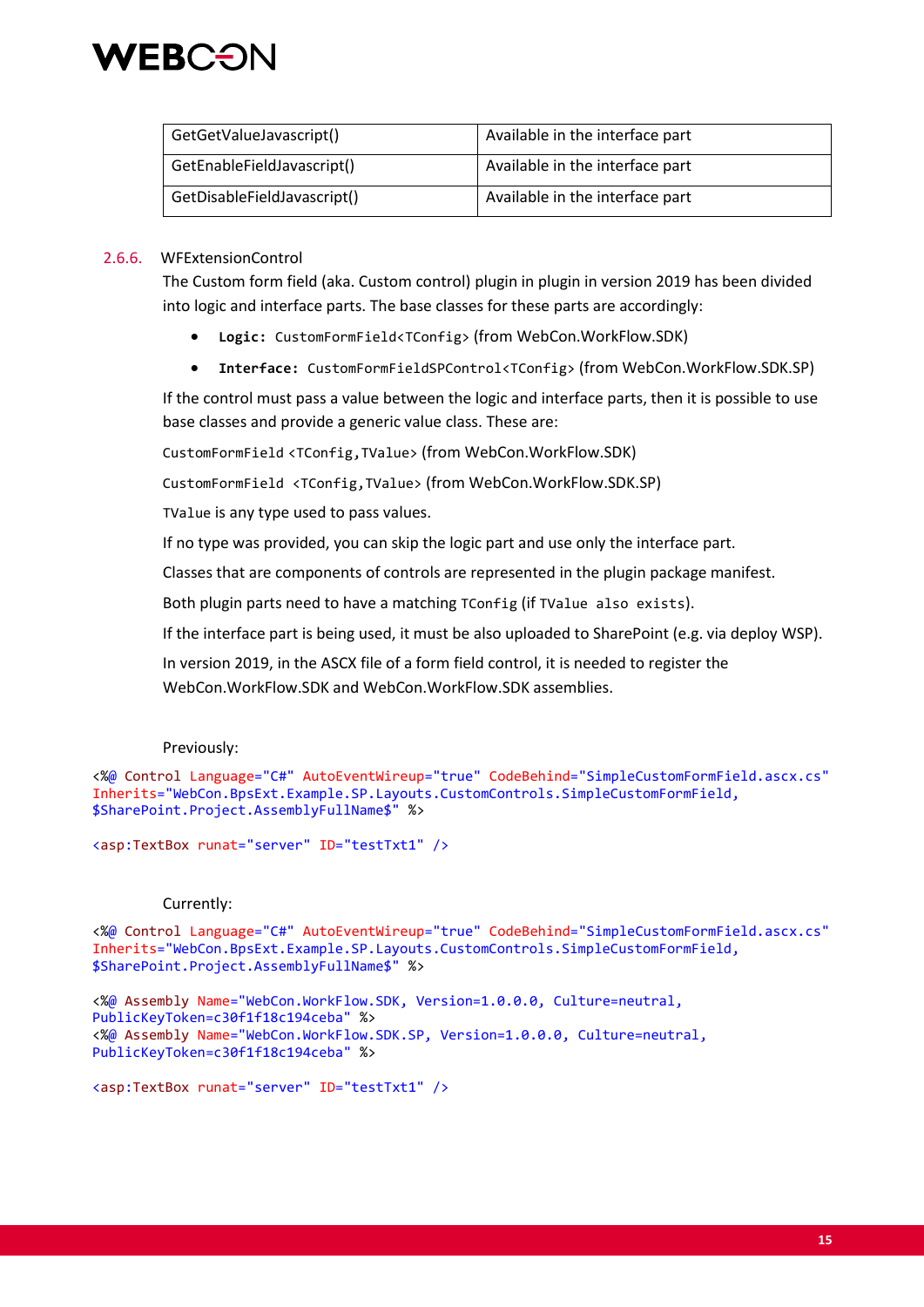

Below is a list of custom control properties in version 2017, and their corresponding properties in version 2019:

| <b>Version 2017</b>               | Version 2019                                 |
|-----------------------------------|----------------------------------------------|
| <b>WFExtensionControl</b>         | CustomFormField <tconfig> and</tconfig>      |
|                                   | CustomFormFieldSPControl <tconfig></tconfig> |
| PluginName                        | Moved to the manifest                        |
| PluginDescription                 | Moved to the manifest                        |
| InitializeControlOutsideWebForm() | Method removed, behavior must be             |
|                                   | recreated in the logic part.                 |
| CheckSaveRestrictions()           | VerifySaveRestrictions()                     |
| AttributeDefinition               | In various methods as:                       |
|                                   | args.Context.CurrentField                    |
| FieldName                         | In various methods as:                       |
|                                   | args.Context.CurrentField.DisplayName        |
| FormFieldDisplayNamePlace         | Available in the interface part              |
| <b>IsReadOnly</b>                 | In various methods as:                       |
|                                   | args.Context.CurrentField.IsEditable         |
| IsRequired                        | In various methods as:                       |
|                                   | args.Context.CurrentField. IsRequired        |
| IsAdminMode                       | In various methods as:                       |
|                                   | args.Context.IsAdminMode                     |
| ElementCurrent                    | In various methods as:                       |
|                                   | args.Context.CurentDocument                  |
| <b>IsElementNew</b>               | In various methods as:                       |
|                                   | args.Context.IsNewDocument                   |
| OnDelete()                        | OnBeforeElementDelete()                      |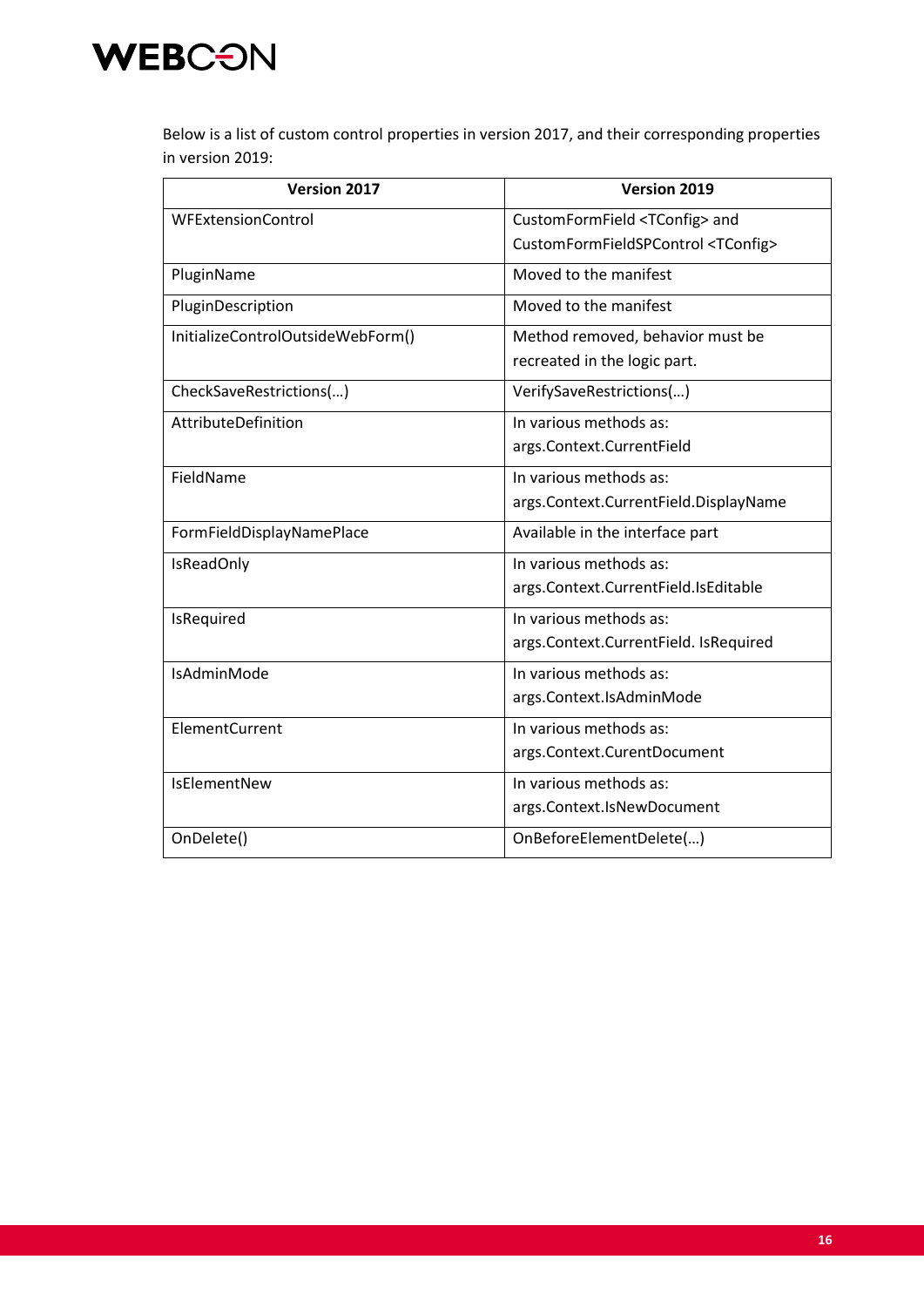

#### 2.6.7. WFSubelementsCustomization

The Item list extensions plugin (aka. Item list customization) plugin in version 2019 has been divided into logic and interface parts. The base classes for these parts are accordingly:

- **Logic:** ItemsListExtension<TConfig> (from WebCon.WorkFlow.SDK)
- **Interface:** ItemListExtensionSP<TConfig> (from WebCon.WorkFlow.SDK.SP)

It is possible to use two connected parts, or one part individually.

Classes that are components of controls are represented in the plugin package manifest.

Both plugin parts need to have a matching TConfig.

Both the logic and interface parts should be included in the plugin package. It is recommended for them to be in separate libraries.

| <b>Version 2017</b>        | Version 2019                                         |
|----------------------------|------------------------------------------------------|
| WFSubelementsCustomization | ItemsListExtension <tconfig and<="" td=""></tconfig> |
|                            | ItemListExtensionSP <tconfig></tconfig>              |
| PluginName                 | Moved to the manifest                                |
| PluginDescription          | Moved to the manifest                                |
| OnRunBeforeExitActions()   | Method removed, please replace it with an            |
|                            | action or business rule                              |
| OnCanFinishTask()          | Method removed, please replace it with an            |
|                            | action or business rule                              |
| OnCanGoToNextStep()        | Method removed, please replace it with an            |
|                            | action or business rule                              |
| OnAddTasks()               | Method removed, please replace it with an            |
|                            | action or business rule                              |
| OnHeaderCellDisplay()      | Available in the interface part                      |
| OnCellDisplay()            | Available in the interface part                      |
| OnFooterCellDisplay()      | Available in the interface part                      |
| OnButtonsDisplay()         | Available in the interface part:                     |
|                            | OnRowButtonsDisplay()                                |
| OnDataLoaded()             | Available in the interface part                      |
| OnVerifySaveRestrictions() | VerifySaveRestrictions()                             |
| OnControlValidation()      | Validate()                                           |

Sąd Rejonowy dla Krakowa Śródmieścia XI Wydział Gospodarczy Krajowego Rejestru Sądowego Wysokość kapitału zakładowego: 50 000 zł

NIP: 676-241-40-97 REGON: 121153997 KRS: 0000349649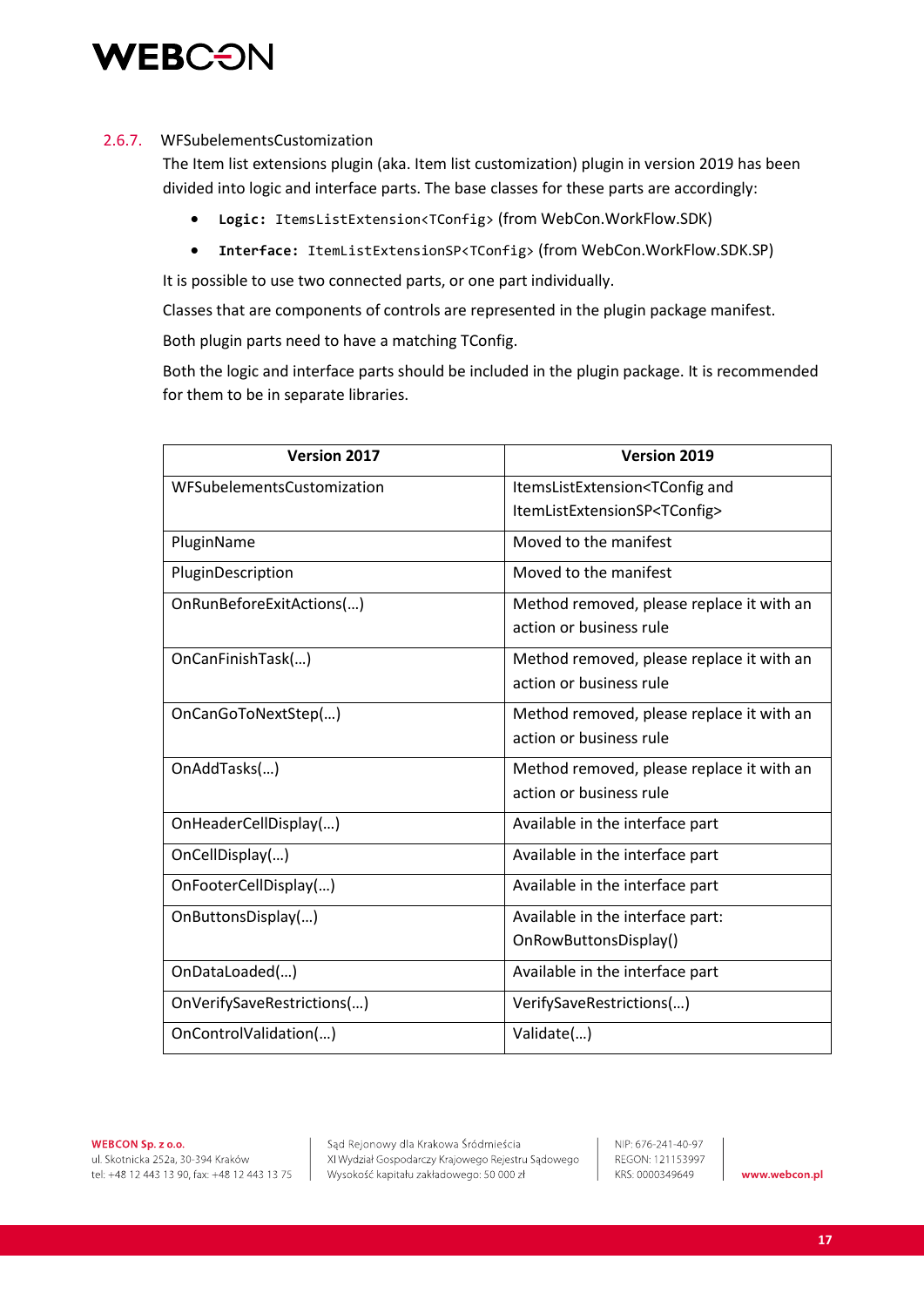

| OnColumnsCustomization() | Available in the interface part: |
|--------------------------|----------------------------------|
|                          | OnItemsListCustomization         |
| OnAddCustomButtons()     | Available in the interface part: |
|                          | <b>OnInitCustomButtons</b>       |
| OnHandleCustomCommand()  | Available in the interface part  |
| OnValidateImportedRow()  | Available in the interface part  |
| OnAfterImportData()      | Available in the interface part  |

Properties of individual methods were also changed:

| <b>Version 2017</b>                           | <b>Version 2019</b>                    |
|-----------------------------------------------|----------------------------------------|
| CellDisplayParams.CurrentCell                 | CellDisplayParams.CurrentHtmlCell      |
| CellDisplayParams.DataRowIndex                | CellDisplayParams.Context.             |
|                                               | CurentItemRow - a data row is returned |
|                                               | instead of the index                   |
| CellDisplayParams .ConfigRowIndex             | CellDisplayParams.Context.             |
|                                               | CurentColumn - a column is returned    |
|                                               | instead of the index                   |
| CellDisplayParams.IsReadOnly                  | CellDisplayParams.IsEditable           |
| DisplayCustomizationParams.ElementCurrent     | In various methods as:                 |
|                                               | args.Context.CurrentDocument           |
|                                               |                                        |
| BaseCustomizationParams.SubElementsValues     | In various methods as:                 |
|                                               | args.Context.CurrentItemsList.Rows     |
| BaseCustomizationParams.SubElementsConfigurat | In various methods as:                 |
| ion                                           | args.Context.CurrentItemsList.Columns  |
| IsAdminMode                                   | In various methods as:                 |
|                                               | args.Context.IsAdminMode               |
| AttributeDefinition                           | In various methods as:                 |
|                                               | args.Context.CurrentItemsList          |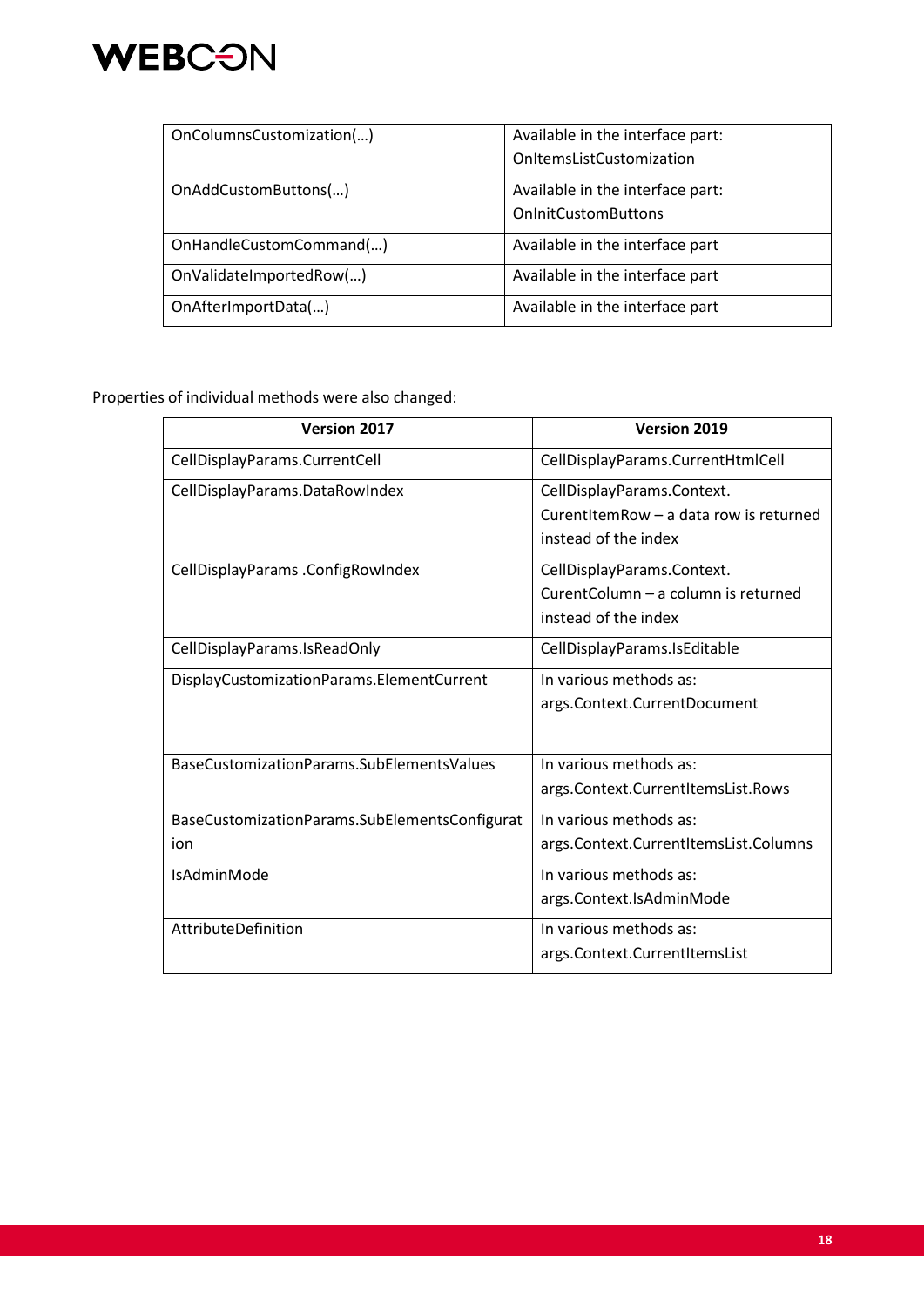

#### 2.6.8. WFExtensionSubElemsControl

Plugin removed, please replace with a Custom form field plugin.

#### 2.6.9. WFFlowCustomization

Plugin removed, please replace with a business rule.

#### **2.7. Migration of WebCon.WorkFlow.SDK.Logic**

The library: WebCon.WorkFlow.SDK.Logic was removed, its contents were moved to the library: WebCon.WorkFlow.SDK, below is a list of moved classes:

| <b>Version 2017</b>     | <b>Version 2019</b>                                    |
|-------------------------|--------------------------------------------------------|
| DocumentManager         | WebCon.WorkFlow.SDK.Documents. DocumentsManager        |
| AccentsHelper           | WebCon.WorkFlow.SDK.Tools.Other.TextHelper             |
| AttachmentsHelper       | WebCon.WorkFlow.SDK.Documents.                         |
|                         | DocumentAttachmentsManager                             |
| CompanyStructureHelper  | WebCon.WorkFlow.SDK.Tools.Users.CompanyStructureHelper |
| ConnectionsHelper       | WebCon.WorkFlow.SDK.Tools.Data.ConnectionsHelper       |
| DetailConfigsHelper     | Helper removed                                         |
| ElementsHelper          | WebCon.WorkFlow.SDK.Documents. DocumentsManager i      |
|                         | WebCon.WorkFlow.SDK.Tools.Other.TextHelper             |
| FileGenerationHelper    | WebCon.WorkFlow.SDK.Tools.Files. FileGenerationHelper  |
| SqlExecutionHelper      | WebCon.WorkFlow.SDK.Tools.Data.SqlExecutionHelper      |
| SubelementsConfigHelper | Helper removed                                         |
| TimeZoneHelper          | WebCon.WorkFlow.SDK.Tools.Other.TimeZoneHelper         |
| Logger                  | WebCon.WorkFlow.SDK.Tools.Log. Logger                  |
| XmlLogBuilder           | WebCon.WorkFlow.SDK.Tools.Log. XmlLogBuilder           |
| <b>UserDataProvider</b> | WebCon.WorkFlow.SDK.Tools.Users.UserDataProvider       |
| SecurityManager         | WebCon.WorkFlow.SDK.Tools.Security.SecurityManager     |
| WorkFlowManager         | Manager removed, please use: DocumentsManager          |
| DataSourcesHelper       | WebCon.WorkFlow.SDK.Tools.Data.DataSourcesHelper       |

WEBCON Sp. z o.o. ul. Skotnicka 252a, 30-394 Kraków tel: +48 12 443 13 90, fax: +48 12 443 13 75

Sąd Rejonowy dla Krakowa Śródmieścia XI Wydział Gospodarczy Krajowego Rejestru Sądowego Wysokość kapitału zakładowego: 50 000 zł

NIP: 676-241-40-97 REGON: 121153997 KRS: 0000349649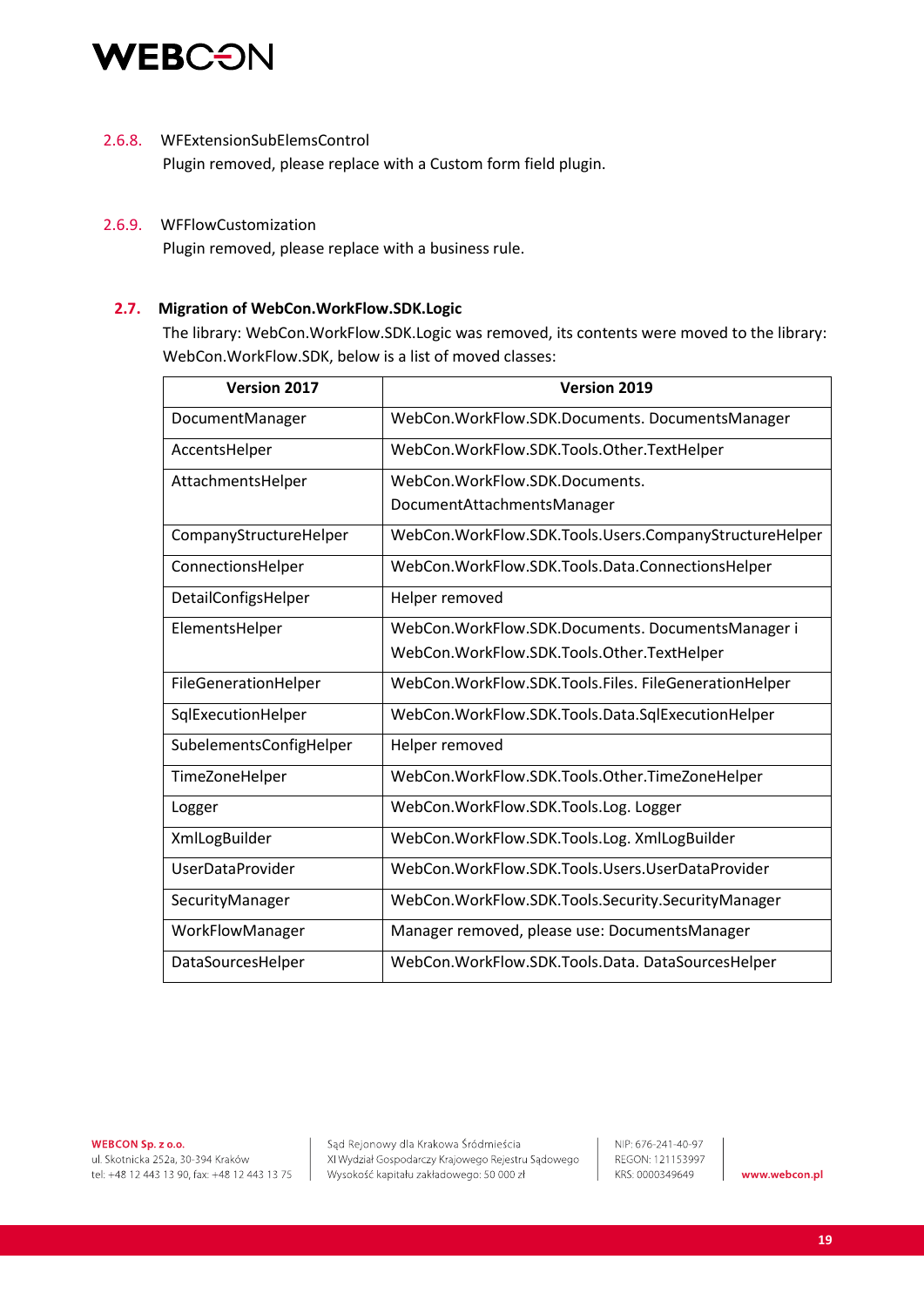

#### **2.8. Working outside of SharePoint context**

In previous versions, all plugins were always activated in the context of SharePoint. With the introduction of version 2019, it is possible to invoke certain plugins outside of the context of SharePoint, these include:

- Cyclical and timeout actions
- Plugins activated in WEBCON BPS Portal
- Plugins activated by Rest API (e.g. action invocation on path transition)

Please keep these changes in mind when migrating your plugins.

Below is a list of most commonly used SharePoint elements and how to migrate them:

- Lists, document libraries Access to SharePoint objects should be handled with ClientObjectModel
- SPSecurity.RunWithElevatedPrivileges(…) please replace with: WebCon.WorkFlow.SDK.Tools.AppPoolContext.RunWithElevatedPrivileges(…). For invocations on SharePoint, both methods are handled in the context of the application pool, and for invocations outside of SharePoint AppPoolContext.RunWithElevatedPrivileges(…) will not attempt to reference a non-existent SharePoint context.
- SPContext.Current.Web.Url create a variable in the plugin configuration. A value can be defined as a global constant in Designer Studio and pass it to the plugin using the variable.

#### **2.9. Switching to Modern form display mode**

A full and complete migration of plugins to version 2019 is possible for **Classic on SharePoint** or **Classic on BPS Portal** form display modes.

Forms that use **Modern on BPS Portal** display mode have the following limitations:

- Custom form field plugin is not supported
- Form field extensions and Item list extensions will only use their logic parts.
- Custom actions do not register JavaScripts on the form (property: CustomJavascript)

WEBCON Sp. z o.o.

ul. Skotnicka 252a, 30-394 Kraków tel: +48 12 443 13 90, fax: +48 12 443 13 75

Sąd Rejonowy dla Krakowa Śródmieścia XI Wydział Gospodarczy Krajowego Rejestru Sądowego Wysokość kapitału zakładowego: 50 000 zł

NIP: 676-241-40-97 REGON: 121153997 KRS: 0000349649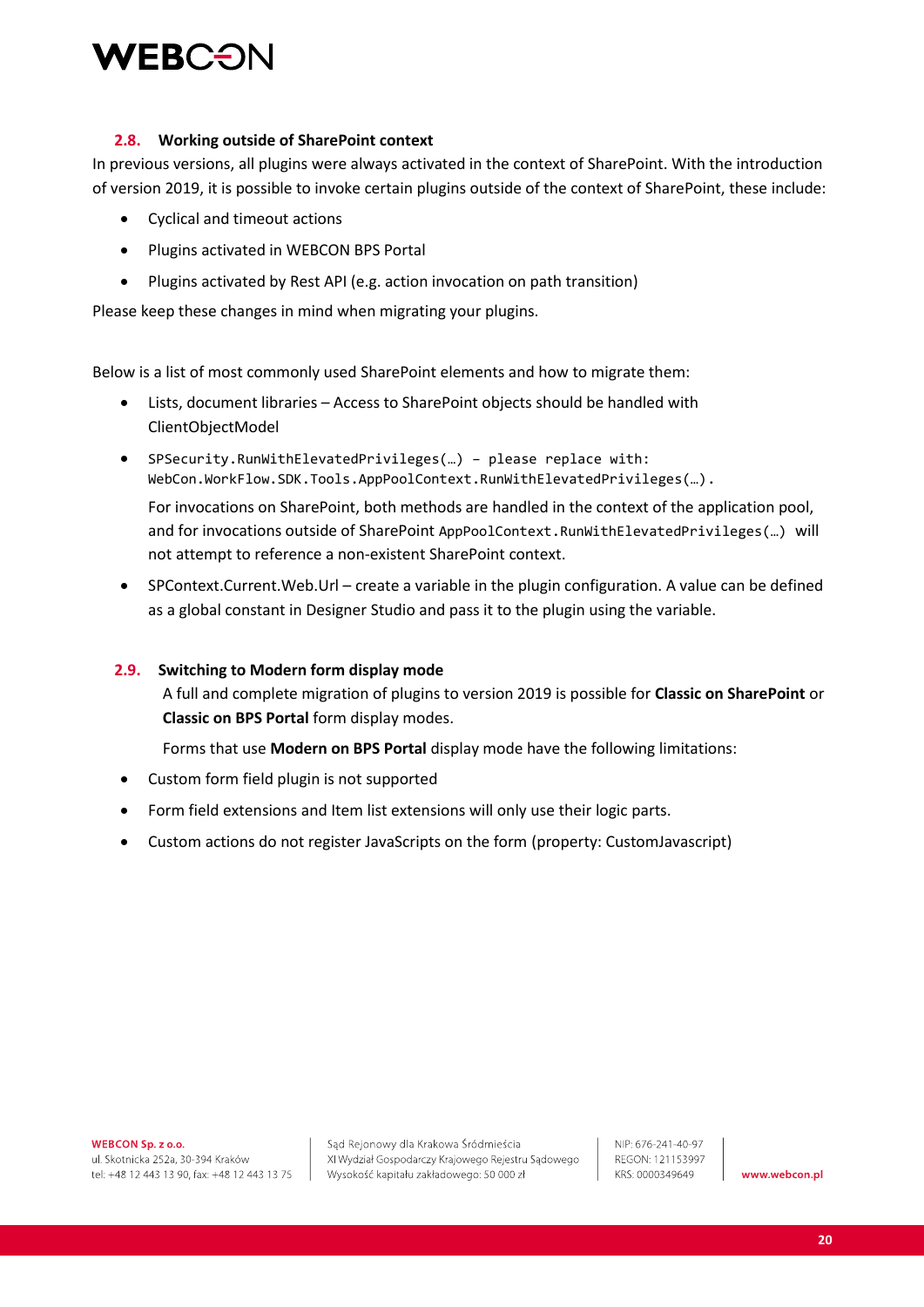

#### **2.10. Changes to component behavior**

2.10.1. Change of behavior in methods: SetFieldValue and SetValue for int type fields. In version 2019, these methods will return an error when attempting to assign a value that is not an int type. In previous versions, a null value would be assigned to such fields.

To replicate the previous behavior, we can use:

```
var field = args.CurrentDocument.Fields.GetByID(FieldID);
 if (field is IntegerField)
       if (int.TryParse(value, out int result))
               field.SetValue(result);
       else
              field.SetValue(null);
 else
      field.SetValue(value);
```
2.10.2. Change of behavior in attribute: ConfigEditableText for fields that aren't nullable. In version 2019, these fields will return an error when attempting to assign an empty string to them. To replicate the previous behavior, we can mark these fields as nullable.

Previously:

```
 [ConfigEditableText(DisplayName = "Can set null")]
 public int Prop1 { get; set; }
```
Currently:

```
 [ConfigEditableText(DisplayName = "Can set null")]
 public int? Prop1 { get; set; }
```
WEBCON Sp. z o.o.

ul. Skotnicka 252a, 30-394 Kraków tel: +48 12 443 13 90, fax: +48 12 443 13 75

Sąd Rejonowy dla Krakowa Śródmieścia XI Wydział Gospodarczy Krajowego Rejestru Sądowego Wysokość kapitału zakładowego: 50 000 zł

NIP: 676-241-40-97 REGON: 121153997 KRS: 0000349649